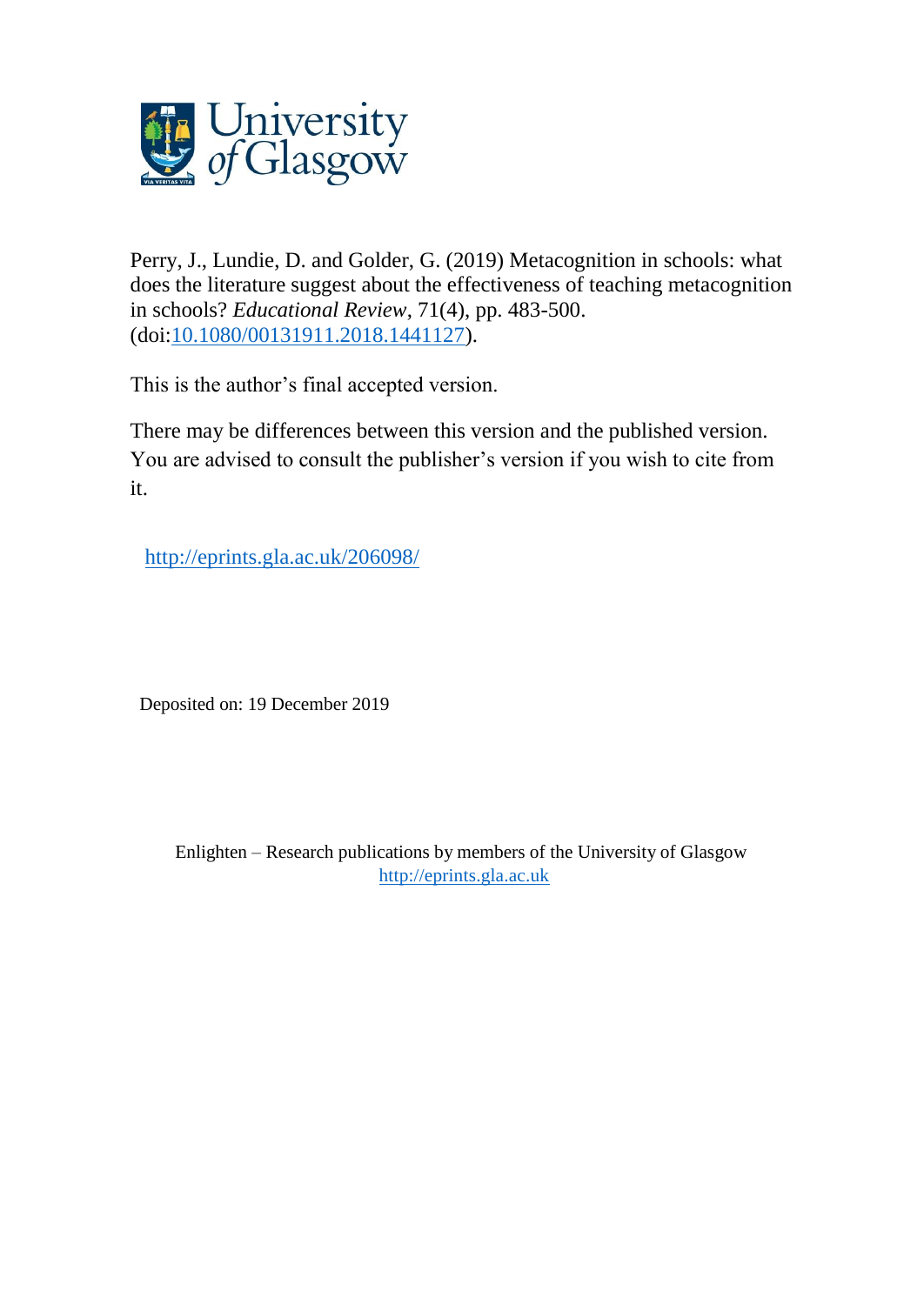# **Metacognition in schools: what does the literature suggest about the effectiveness**

# **of teaching metacognition in schools?**

John Perry<sup>a\*</sup>, David Lundie<sup>b</sup>& Gill Golder<sup>c</sup>

<sup>a</sup> School of Education, University of Nottingham, UK;  $<sup>b</sup>$  Liverpool Hope University, UK</sup>

Marjon University, UK; <sup>c</sup> Plymouth Marjon University, UK

\*Corresponding Author[:john.perry@nottingham.ac.uk](mailto:john.perry@nottingham.ac.uk)

John Perry Assistant Professor of English in Education School of Education The Dearing Building Jubilee Campus Wollaton Road Notttingham NG8 1BB

0115 7486145 [john.perry@nottingham.ac.uk](mailto:john.perry@nottingham.ac.uk)

Dr David Lundie Senior Lecturer in Education Liverpool Hope University Hope Park Liverpool L16 9JD

0151 2913783 [lundied@hope.ac.uk](mailto:lundied@hope.ac.uk)

Gill Golder Director of Teacher Education Faculty of Education, Enterprise & Culture Plymouth Marjon University Derriford Rd Derriford Plymouth PL6 8BH

01752 636700 ext 5638 ggolder@marjon.ac.uk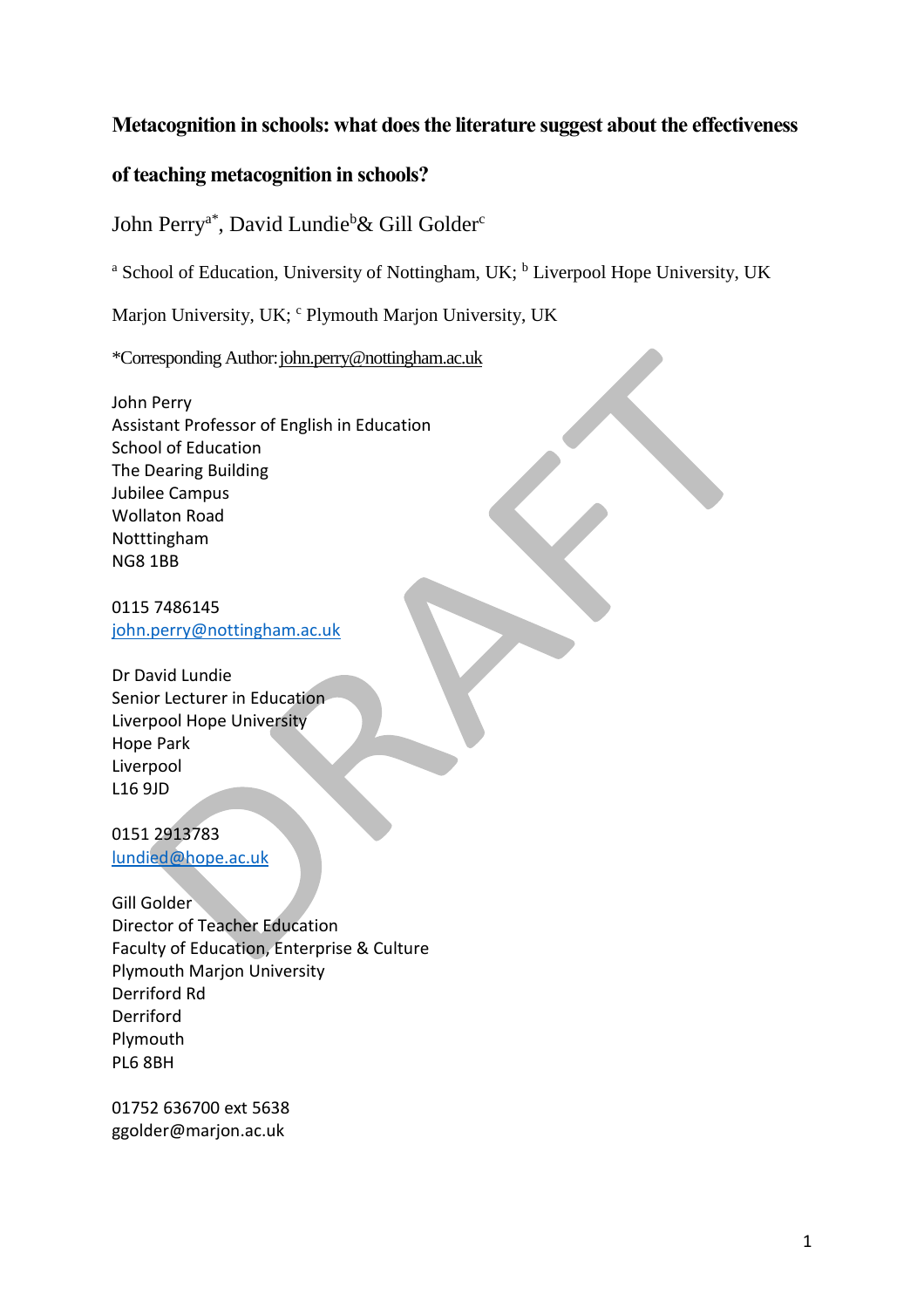# **Metacognition in schools: what does the literature suggest about the effectiveness**

# **of teaching metacognition in schools?**

# **Abstract**

This paper focuses on a neglected area of school policy and practice: metacognition. As education becomes increasingly evidence-informed policy makers, school leaders and teachers are becoming increasingly research literate and have ready access to an evergrowing range of evidence about 'what works' in schools. Influential sources of evidence, such as the Education Endowment Foundation's Teaching and Learning Toolkit, often indicate that teaching metacognition in schools can have a very positive effect on pupils' outcomes. In this paper, we examine over fifty studies to ascertain the effect of teaching metacognition in schools on pupils' outcomes and their wellbeing. Following our review it is clear that there is strong evidence indicating the when metacognition is effectively taught in schools then there is a very positive effect on pupil outcomes; there is less evidence about the relationship between teaching metacognition and pupil wellbeing, but the evidence which does exist is also very positive. Having identified that teaching metacognition can help improve pupil outcomes in schools, we then pose questions about the English government's attitudes towards evidence-based practice. We ask why the government adopts some policies and strategies which have an international evidence base, while not adopting other policies or strategies which have at least an equally strong evidence base. This paper concludes by suggesting how policies and practices can be improved at in schools, Initial Teacher Education establishments and at the level of national policy.

Keywords: Metacognition; thinking skills; evidence based practice; policy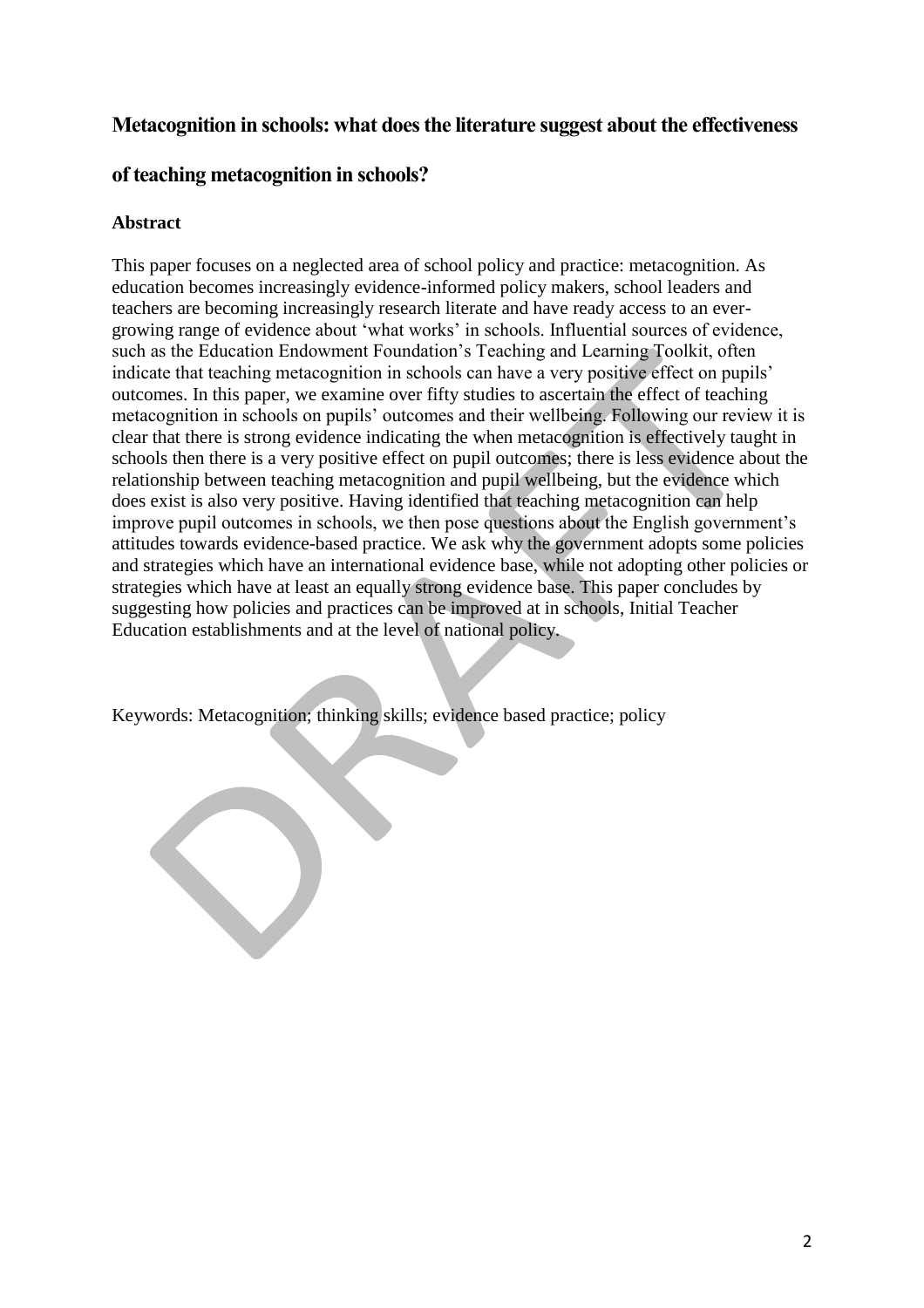### **Introduction**

Teaching is becoming an "evidence-informed profession" (DfE 2016a, p.37). There is a growing cultural acceptance that teaching is more complex and sophisticated than simply transmitting knowledge, which is leading to vigorous, informed discussions about 'what works'. Such discussions are supplanting the old debates, such as 'traditionalist' versus 'progressive' education, or quantitative research versus qualitative research, although these still rumble on in the Twittersphere. This is slowly encouraging an environment where practitioners and policy makers are becoming increasingly research literate and confident about identifying high quality research. This, in turn, means that professionals are able to make up their own minds about what is most likely to work best in their own contexts. We are writing in the context of the English education system, where the emerging 'evidencefriendly' environment is fostered by organisations such as the Education Endowment Foundation the Chartered College of Teaching, as well as the government itself. It is in this context that we examine what the evidence suggests about one particular strand of pedagogical practice: thinking skills, also known as metacognition.

The reason for focusing on metacognition as a specific strand of pedagogical practice is simple. Multiple studies make strong claims that when children are effectively taught metacognitive skills, they tend to make better progress than children who are not taught such skills. In this paper we will examine the evidence for such claims by reviewing much of the key literature from the last twenty years. We are seeking to answer one main question:

 What does the literature suggest about the effects of teaching metacognition in schools?

To help investigate this question we seek to answer four sub-questions: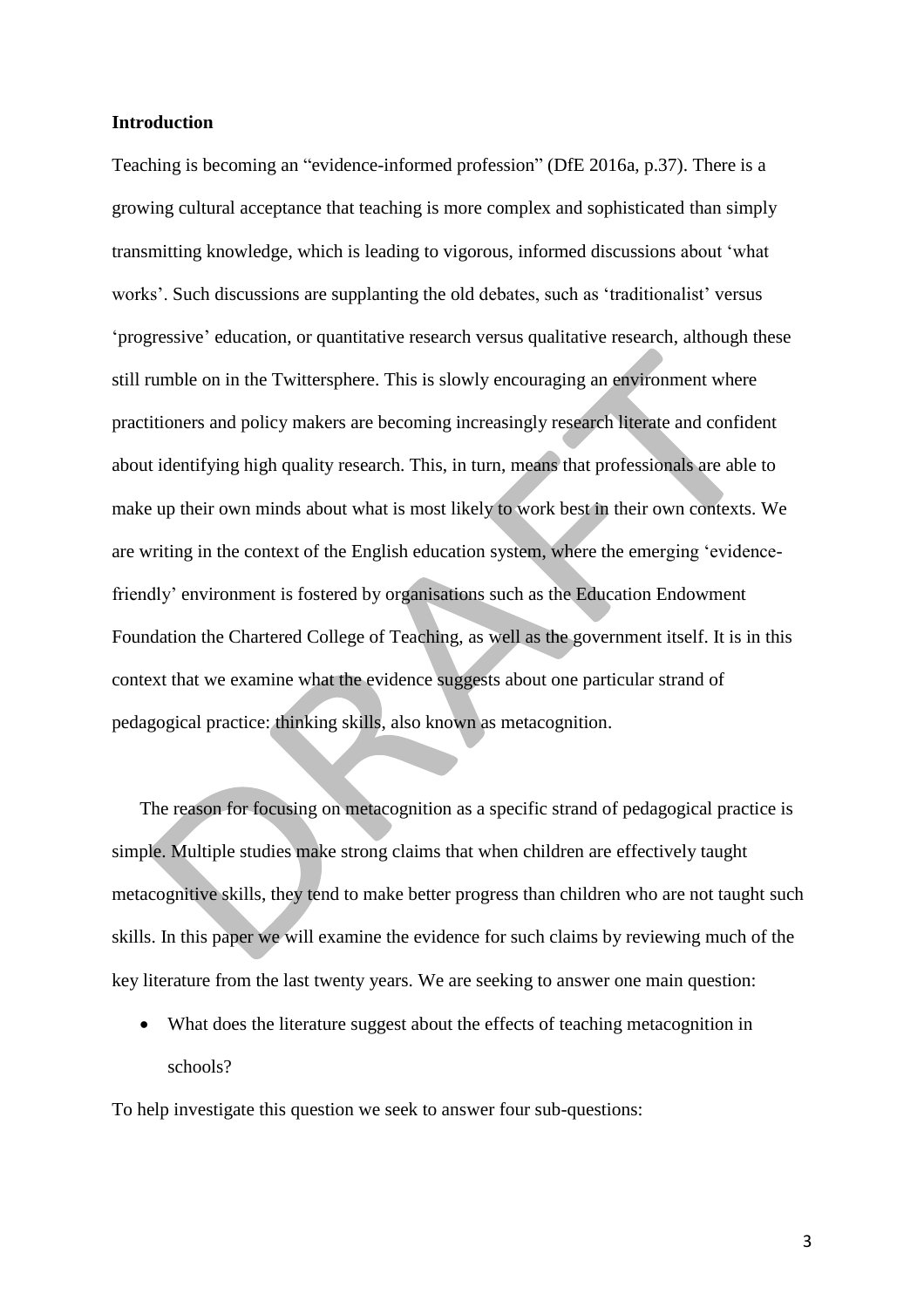**Question 1:** What does the international literature suggests about the effectiveness of metacognition on pupil outcomes classrooms?

**Question 2**: What does the literature say about the relationship between metacognition and particular groups of pupils?

**Question 3**: What does the literature say about the relationship between metacognition and pupil wellbeing?

**Question 4:** What are the implications of what the international literature says about these questions for educational policy?

These are important questions because, as this paper will demonstrate, very strong evidence exists indicating that the effective teaching of metacognitive skills can make a significant difference for pupil outcomes. However, there is little to suggest that schools are using such strategies in any widespread manner, and metacognition is not promoted by the English Department for Education (DfE), while it does promote other strategies. Such as situation raises broader questions, such as why some strategies are championed by practitioners or policy makers, while others remain on the shelf. This paper begins to address these issues and indicates where further research or work is required.

A relatively conventional structure has been adopted for this paper. Initially we define our terms and present our methodology. The central literature review section of this paper seeks to answer the first three sub-questions, focusing on what the international literature says about metacognition in schools. Following the review of the literature, we identify some of the limitations of our work. We then offer our interpretations of how policies could be altered to re-vitalise the teaching of metacognitive skills in classrooms; in this section we offer our tentative answers to Question Four. Our conclusion offers answers to the main

4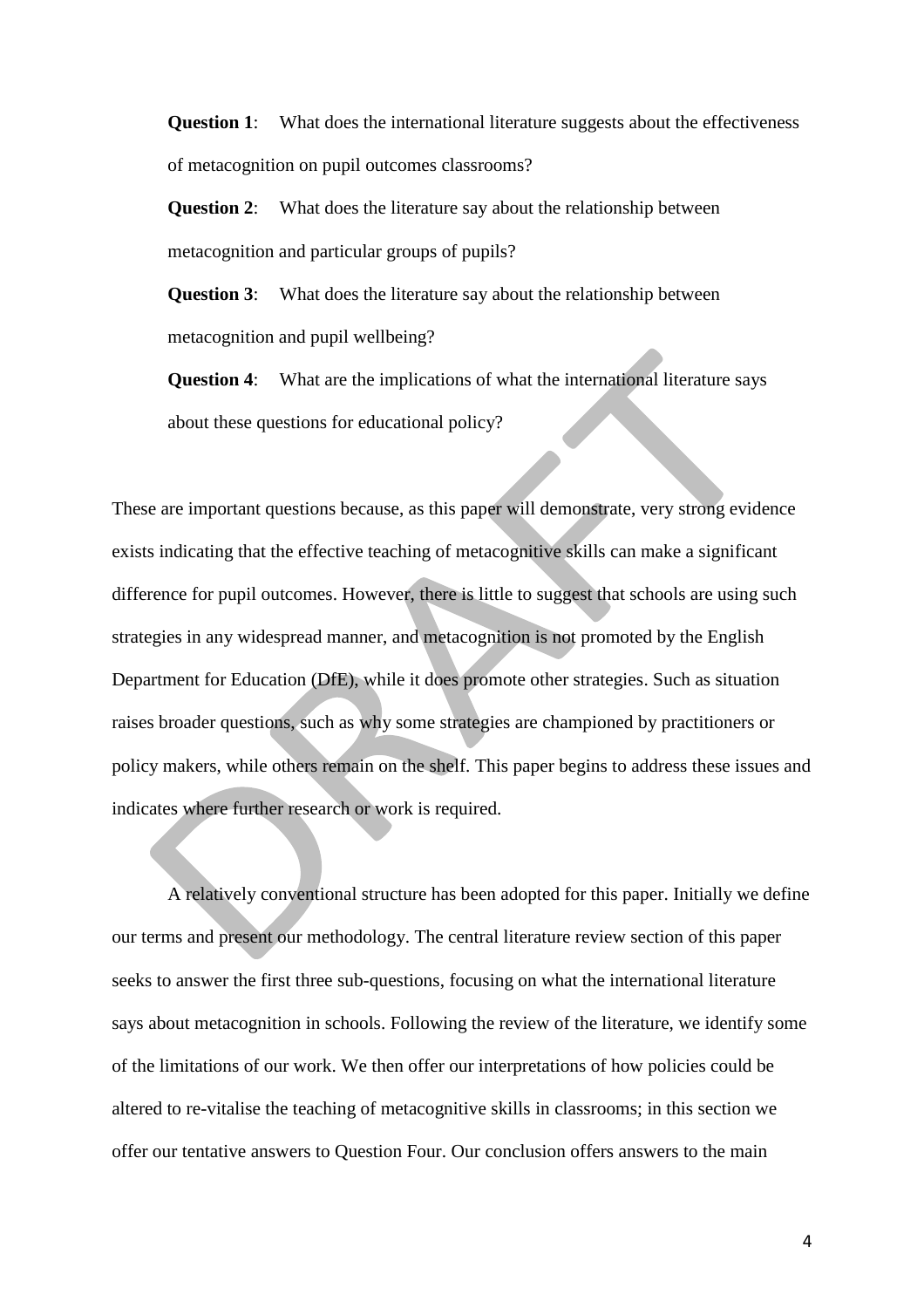question, 'What does the literature suggest about the effects of teaching metacognition in schools?'.

In the following section we define what we mean by 'metacognition', locating it in the wider context of contemporary schools and school systems. As noted above, we are writing in the context of the English education system, but we are very conscious of the international environment; this helps to shed some light on English policies and practices.

### **Definitions and context**

Metacognition, or 'thinking about thinking', is well established as an internal, psychological process necessary for effective learning and problem solving (Flavell 1979). The concept has been extensively written about, with different theorists and writers adopting differing definitions. For the purposes of this paper we will use the definition offered by the Organisation for Economic Co-operation and Development (OECD), which states that metacognition is,

…a second or higher-order thinking process which involves active control over cognitive processes.

(Mevarech and Kramarski 2014, p. 36)

The majority of researchers separate metacognitive knowledge from metacognitive skills (e.g. Veenman, Hout-Wolters, and Afflerbach 2006). Thus, there is a difference between knowing about metacognition and being able to successfully employ such skills to complete novel tasks. In addition to this, we accept the three level model suggested by Donker et al who recognise "an interaction of cognitive, metacognitive and motivational processes, which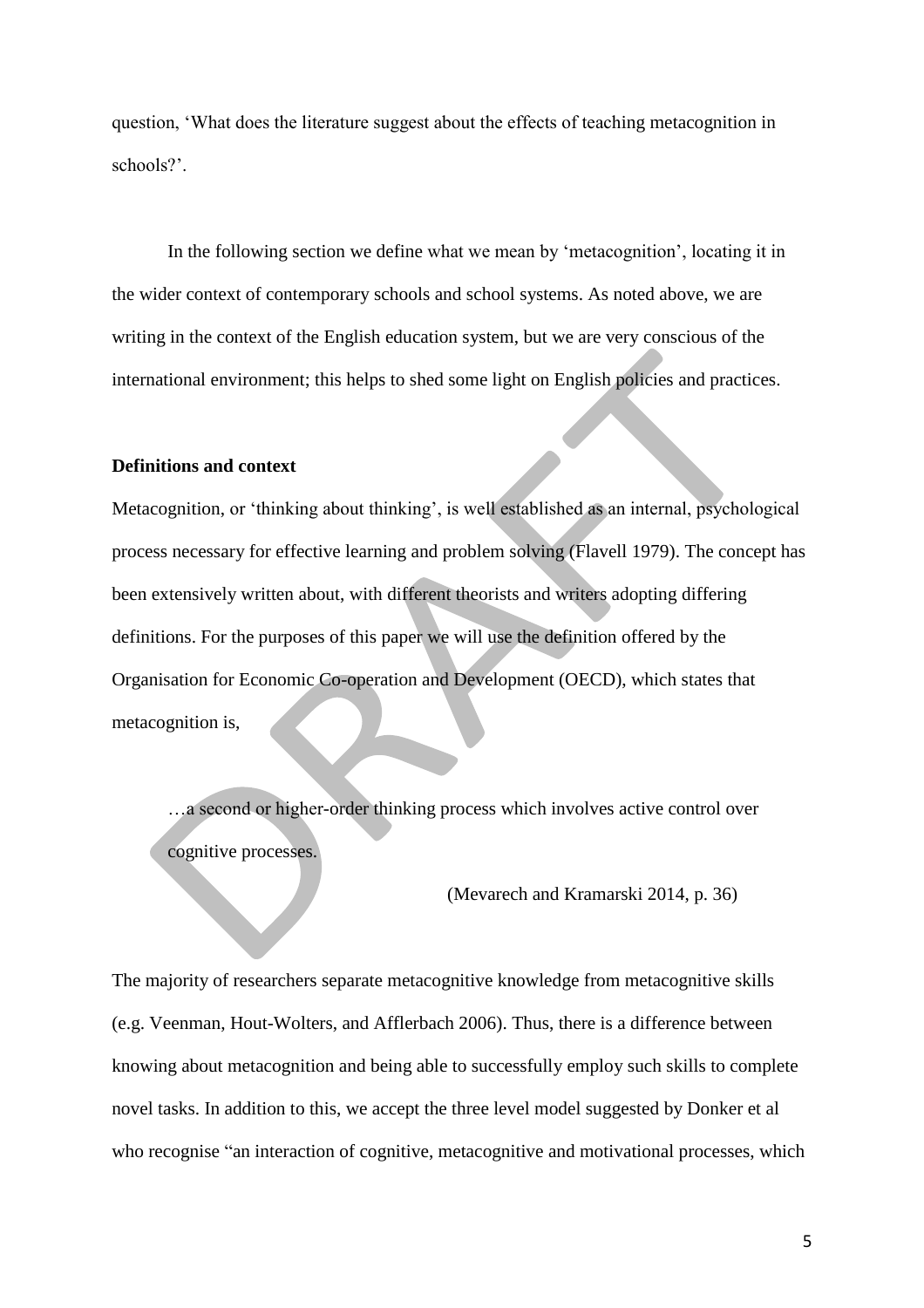work together during information processing."(Donker et al. 2014). Various studies make strong claims for the significance of metacognition on pupils' learning. Veenman and Beishuizen, for example, suggest that metacognition accounts for roughly 17% of a child's ability to be successful at school, while intelligence accounts for approximately 10%. This is a significant statistic, reinforced by other studies (e.g. Muijs, Kyriakides, van der Werf, et al. 2014) which clearly suggests the necessity for schools to teach metacognitive skill effectively.

We have chosen to use 'metacognition' as an overarching term, encompassing other commonly used terms, such as 'self-regulated learning', 'thinking skills', and 'Learning to Learn' (L2L). There are also the skills which have become generically known as  $21<sup>st</sup>$ Century Skills' (Voogt and Roblin 2012), although these often form a broader framework of skills than the higher-order thinking skills which are the specific focus of this review. 21<sup>st</sup> Century Skills often include metacognitive skills, but they also tend to include a broad range of IT and communication skills (Laar et al. 2017). While we fully accept the importance of such skills, especially in contemporary workplaces, they are largely tangential to our study, and thus do not form a significant part of our research.

We recognize that metacognition is a 'fuzzy' concept (Akturk and Sahin 2011, Bassey 2001) and that a number of related terms are contested (Proust 2010). However, the central aim of this paper is to understand the effects of using and assessing metacognitive skills in classrooms with a view to improving children's outcomes. As such we have attempted to be as inclusive as possible about approaches that have been shown to make a difference, and fall within the scope of what we consider to be metacognitive strategies.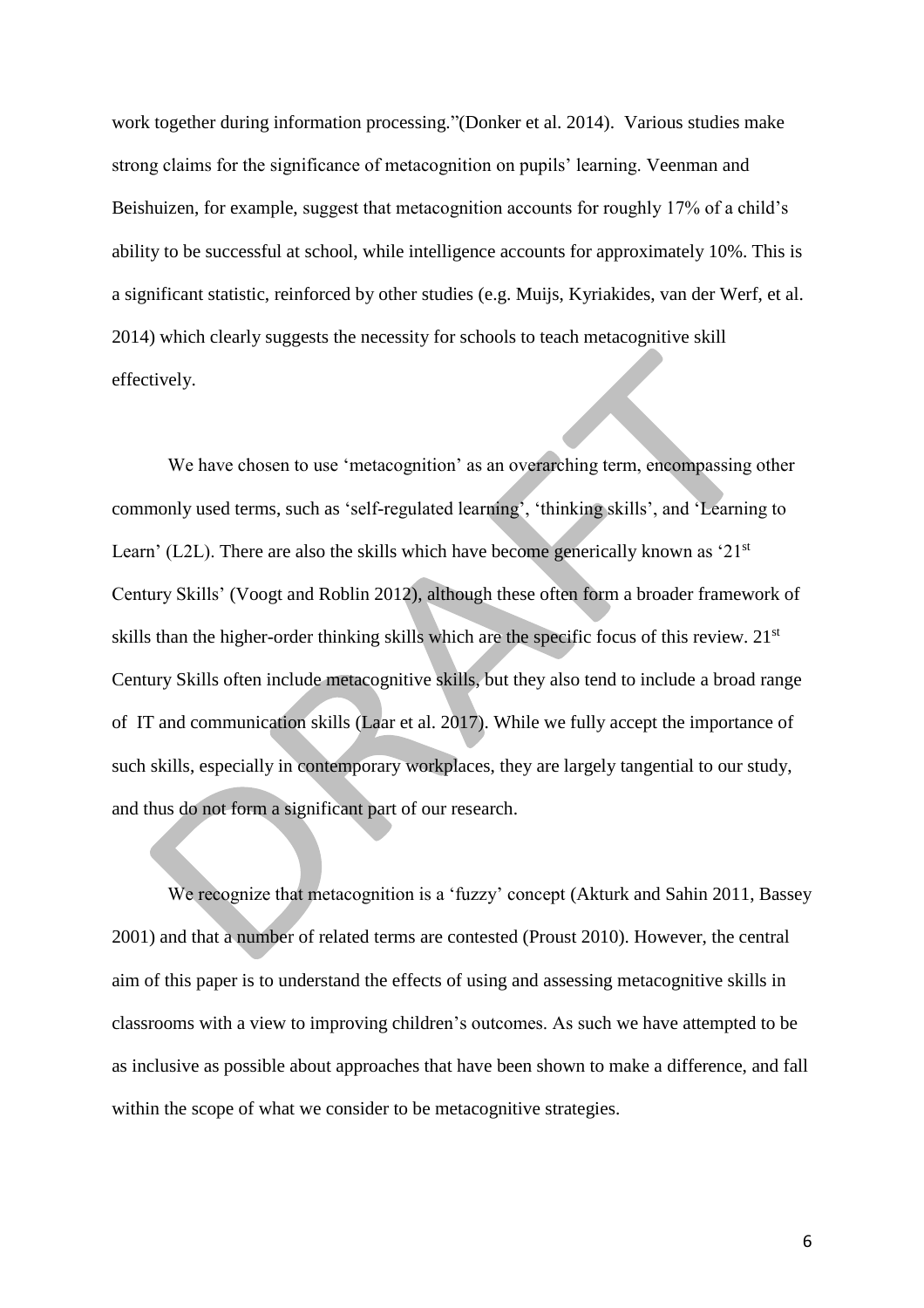Because metacognition has such a fuzzy quality, there is no agreed typology of metacognitive strategies used in classrooms (cf. Pintrich 2002). However, most educators would include strategies that help pupils to monitor, plan, evaluate and regulate their performance whilst completing a particular task, as well as strategies that consciously help pupils solve novel problems. These could include, for example, writing frames (Myhill and Newman 2016), Mind Maps (Buzan and Buzan 2000), concept maps (Hay and Kinchin 2006) or any other taught strategies which seek to equip pupils with an increased understanding of how to learn, as opposed to an increased knowledge specific to a subject domain. The key thing is that pupils can use such strategies in a controlled, conscious way to solve novel problems.

## **Methods**

This paper employs Systematic Literature Review (SLR) techniques suggested by Cooper (Cooper 2010) to identify relevant search terms and literature databases. ERIC, SAGE Journals Online, Taylor and Francis Online and PsycINFO have been used as the principle databases, and they were trawled between February 2017 and March 2017. Articles were limited to English language, peer-reviewed and published between 2000 and 2017. Following initial searches, further filters were added so that the search was refined to focus on schools, school-age children or teachers. Articles for inclusion in this report were selected following abstract analysis, resulting in 51 core studies. These included:

- Quantitative Studies: 29
- Qualitative Studies: 2
- Literature Reviews: 15
- Meta-analyses: 3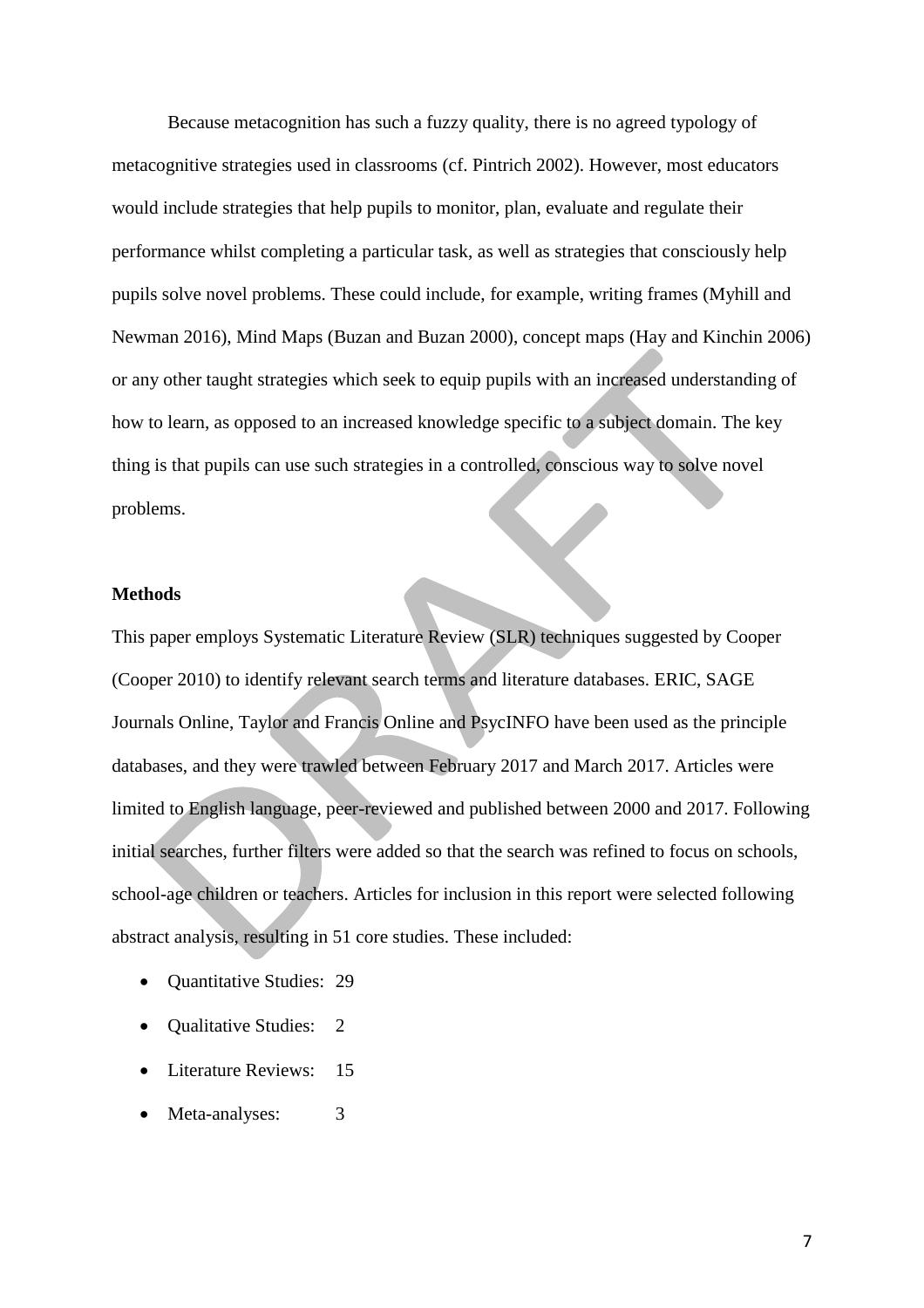An additional range of relevant texts providing helpful historical and policy contexts have also been used in this paper. Several texts were excluded from this report, as they did not reach the threshold for high quality research; this was typically because the methodology was judged to be relatively weak, or there was judged to be a conflict between the size of research sample and the strength of the claims being made.

In the next section of this paper, we will place metacognition in its historical context, before discussing the policy context of metacognition in schools. We will then move onto the deeper analysis of what recent research suggests about the use of metacognition in schools.

#### **Metacognition in Historical and Policy Contexts**

The development of metacognition as a helpful way to understand learning is most widely attributed to the pioneering work of John Flavell (Flavell 1979), who built on the work of Vygotsky (Vygotsky 1978) and in particular the concept of the Zone of Proximal Development (ZPD). Following Flavell, the study of metacognition focussed on the field of psychology. This focus has since broadened to include other fields, including education. Quickly a consensus emerged that children who develop effective metacognitive skills are more likely to become successful learners than children who hold less effective metacognitive skills. In England, at least, this led to a growing interest in the use of metacognition across education. Various commercially available programmes designed to improve students' metacognitive skills were developed, such as the Cognitive Acceleration programmes originating from King's College London (Let's Think 2017), the Somerset Thinking Skills Course (Blagg 2017) and Building Learning Power (Claxton et al. 2011). Although the dates of such programmes appear relatively contemporary, they each have their roots in the 1980s or 1990s. Such commercially available programmes did not gain significant traction in schools, despite the strong evidence base underpinning them. One of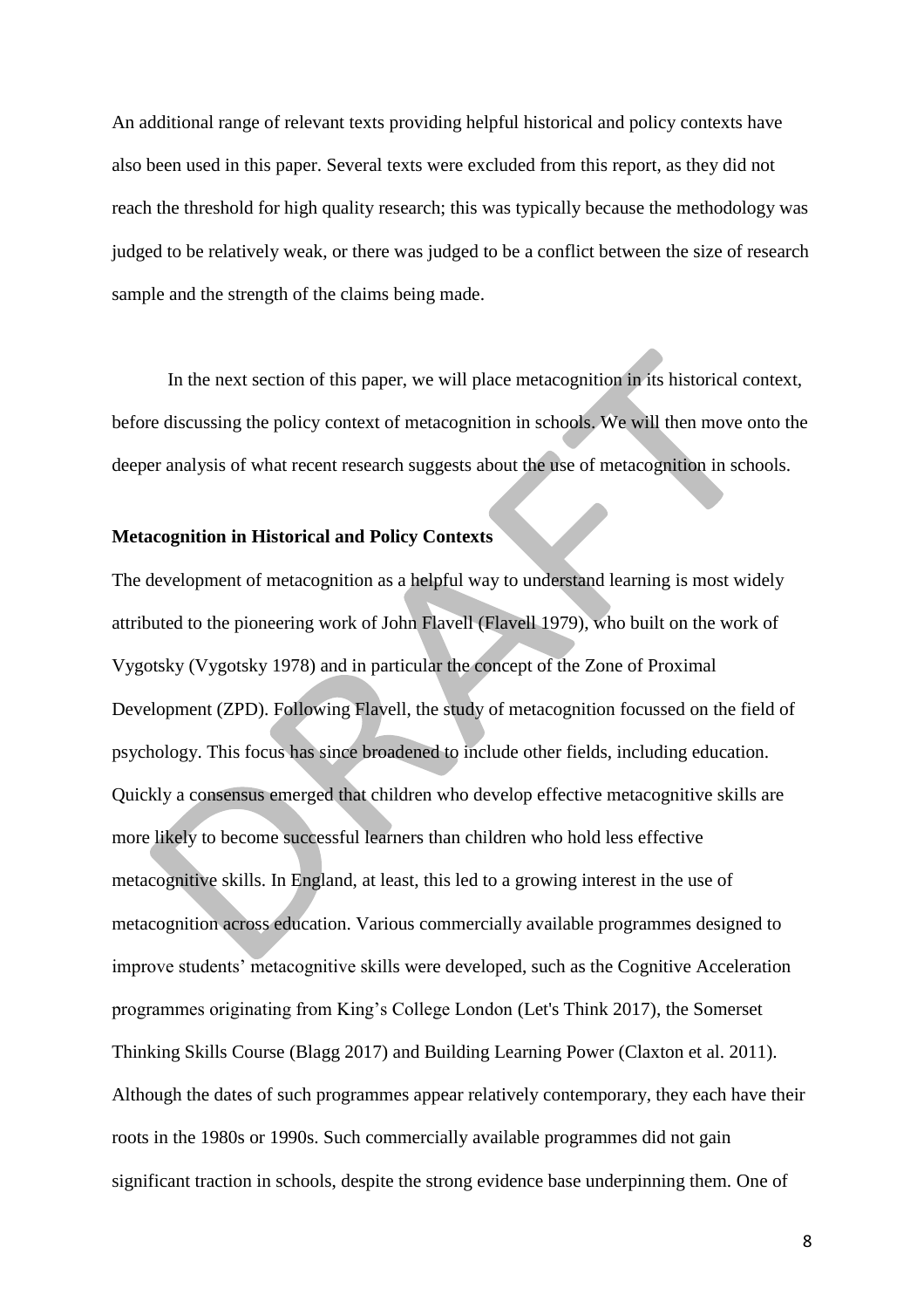the reasons for this lack of take-up could well be that metacognition has not been a formal part of either the National Curriculum in England, nor a part of the recognised metrics used for accountability purposes. School leaders, understandably, tend to focus on things which are mandated or measured, and thus side-line other strategies which might be felt to be 'niceto-have', rather than essential. The evidence suggests that such a view is short-sighted. As this paper demonstrates, metacognition can help to significantly improve pupil outcomes, but the pressures which school leaders face are understandable.

However, although there was no explicit requirements for schools in England to use metacognitive strategies the Labour government of the 2000s did develop a national strategy for Personal, Learning and Thinking Skills (PLTS) (QCA 2009). Recognising the value of six groups of skills for employers, this policy aimed to develop children who would become:

- Independent enquirers
- Creative thinkers
- Reflective learners
- Team workers
- Self-managers
- Effective participators

The aim was for schools to teach children to develop these skills in children aged 11-19, and it was envisaged that the PLTS policy would be integral to the ultimately doomed Diploma qualifications. Yet, the PLTS framework was side-lined by the newly elected Coalition Government from 2011, along with the Diploma qualifications; although it still exists in the field of apprenticeships, it is rare to find schools utilising PLTS (Braun, Maguire, and Ball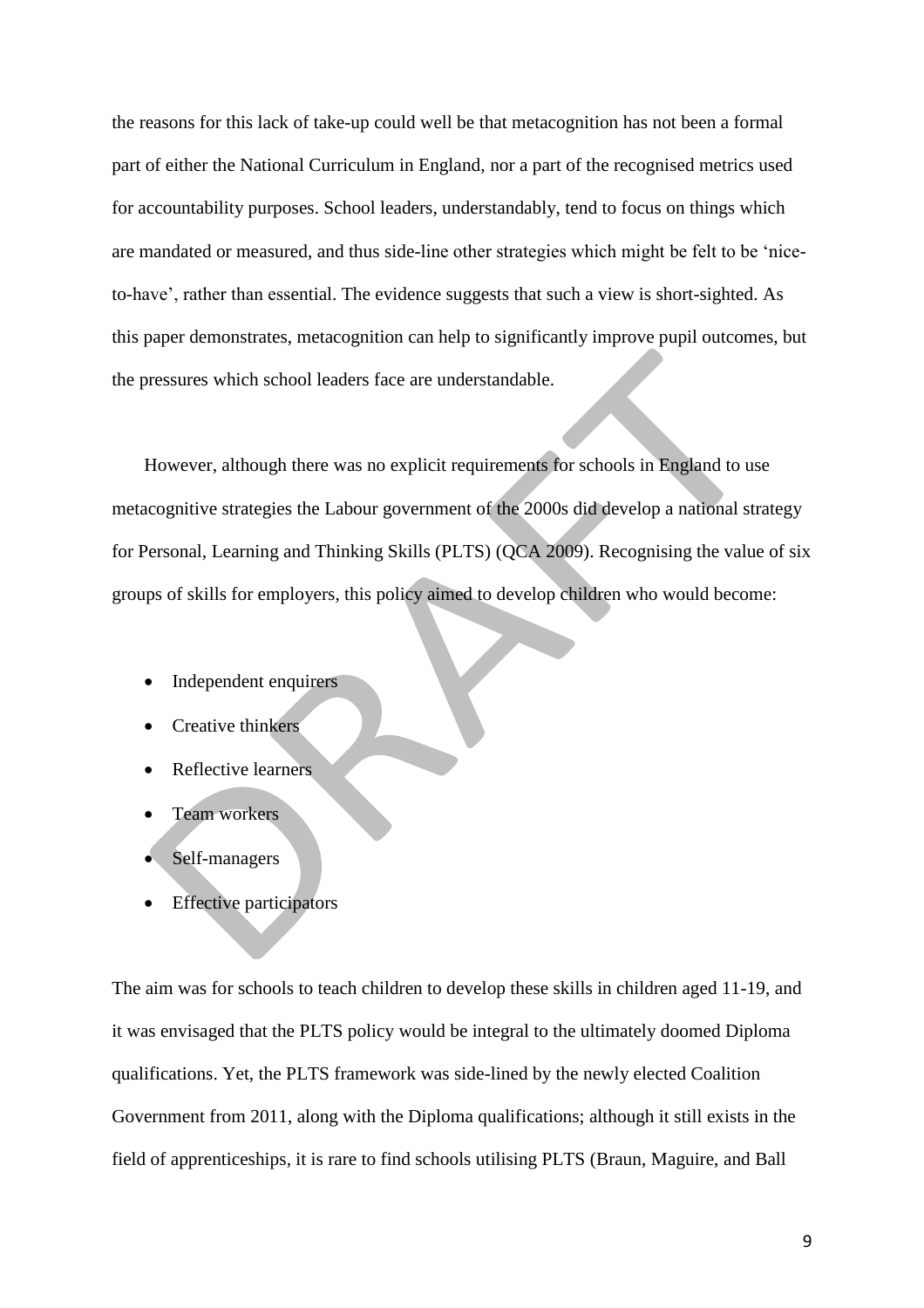2010). It should not come as a surprise that the PLTS framework became associated with the apprenticeship movement when one considers the degree of overlap between this framework and the so-called 21<sup>st</sup> Century Skills referred to above, which are generally supported by industry. What is more surprising, in some ways, is the willingness of the government to side-line this framework when it so clearly supports schools to help prepare young people for the world of work. There is a possibility that a version of this framework could be revitalised with the recently announced Technical Level initiative (Boles 2016), which we will discuss later in this paper, but the government is surprisingly quiet about metacognition.

The government's lack of engagement with metacognition is all the more surprising when one considers the willingness of the English government to adopt policies and practices from countries and jurisdictions that traditionally do well in the PISA tests. Programmes such as Shanghai Maths, for example, have been heavily promoted by ministers (Gibb 2016). Something that receives less attention, however, is the extent to which high performing school systems, including Shanghai, Hong Kong and Finland teach metacognitive skills across their schools (Retna 2016, Cheng and Wan 2017, Yeung 2015, Vainikainen, Hautamaki, et al. 2015, Vainikainen, Wustenberg, et al. 2015). Shanghai has been developing approaches to 'Design Thinking' (Retna 2016), which encourages students and teachers to engage with academic work using creative strategies typically associated with the design industry. Hong Kong is encouraging schools to adopt critical thinking approaches to classroom activities (Cheng and Wan 2017) as well as Higher Order Thinking skills (Yeung 2015). Finland has also put considerable effort into the development of thinking skills across the curriculum (Vainikainen, Hautamaki, et al. 2015, Vainikainen, Wüstenberg, et al. 2015). This raises interesting and important questions about the reasons for the promotion and adoption of some strategies that are used in high performing school systems over others. This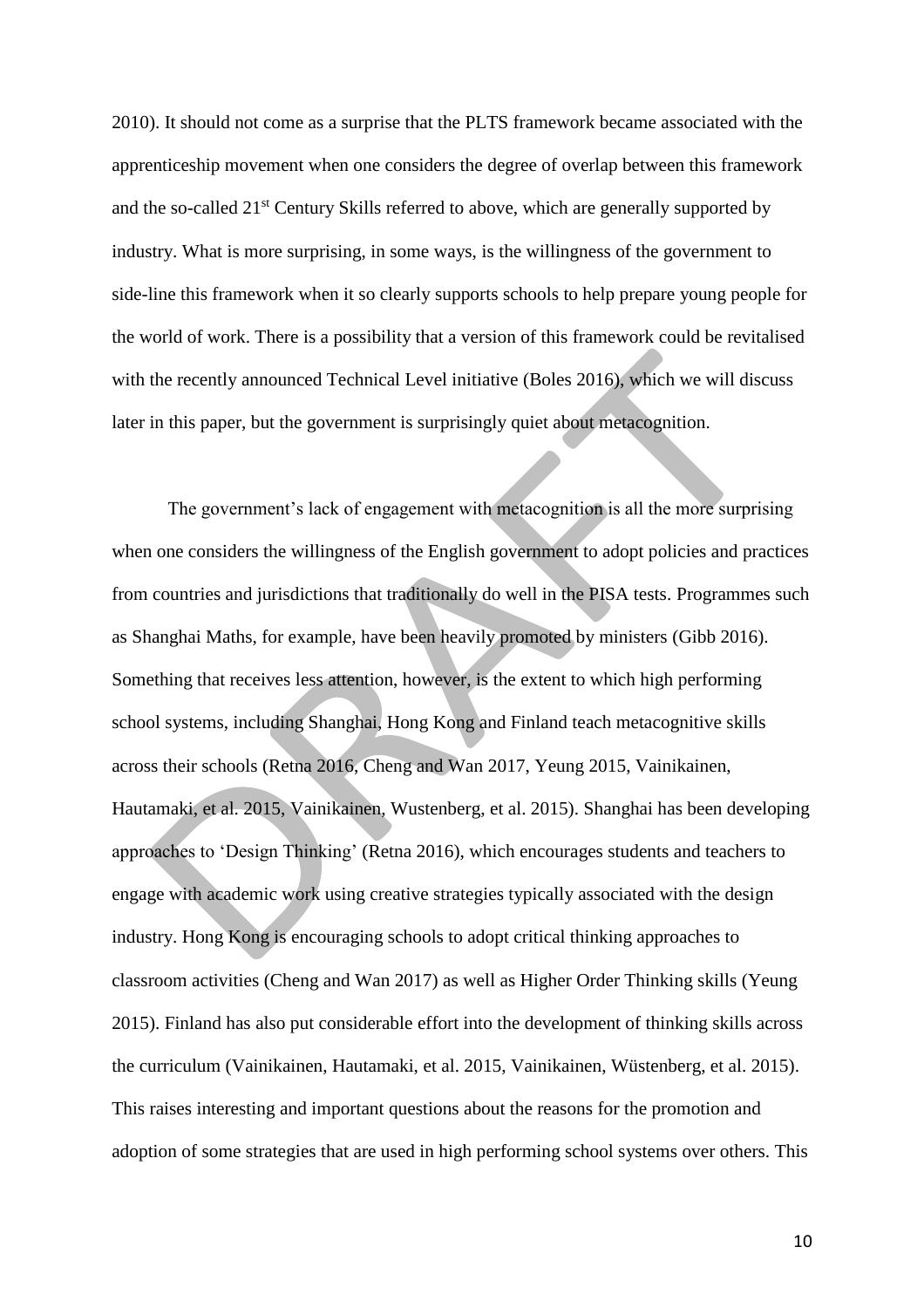also raises linked questions about the government's reasons for adopting some strategies, which appear to be rooted in strong evidence, whilst not adopting other strategies, which appear to be rooted in equally strong evidence. We will discuss this issue later in this paper.

Other parts of the UK appear to be adopting a different approach. The Welsh Government, for example, has identified that their curriculum requires modernising, and that, "The case for fundamental change is powerful." (Donaldson 2015, p.11). There is a growing concern that the current system in Wales is not providing all children with the opportunities to become successful, 21<sup>st</sup> century adults (OECD 2014, Hopkins 2016) and that the Welsh system is unsuccessfully attempting to balance the competing pressures of preparing children for an increasingly complex society, with meeting increasingly stringent accountability measures (e.g. Ball 2013). Such concerns have led to the development of a new, evidencebased curriculum for Wales, intended for full implementation over the coming years (Welsh Assembly 2015).

Having established the historical and policy contexts of metacognition in schools, we now turn our attention to reviewing what the literature says about the effectiveness of teaching metacognition in schools.

In the following section of this paper we explore what the literature suggests about the effects of teaching metacognition on pupil's outcomes, where outcomes primarily refers to academic progress data. Strong evidence, derived from rigorous primary research, indicates that having metacognitive knowledge coupled with the ability to use metacognitive skills is a very effective way of predicting successful learning (Stel and Veenman 2008b, Lai 2011, Zumbrunn, Tadlock, and Roberts 2011, Chang et al. 2012, Ellis, Bond, and Denton 2012).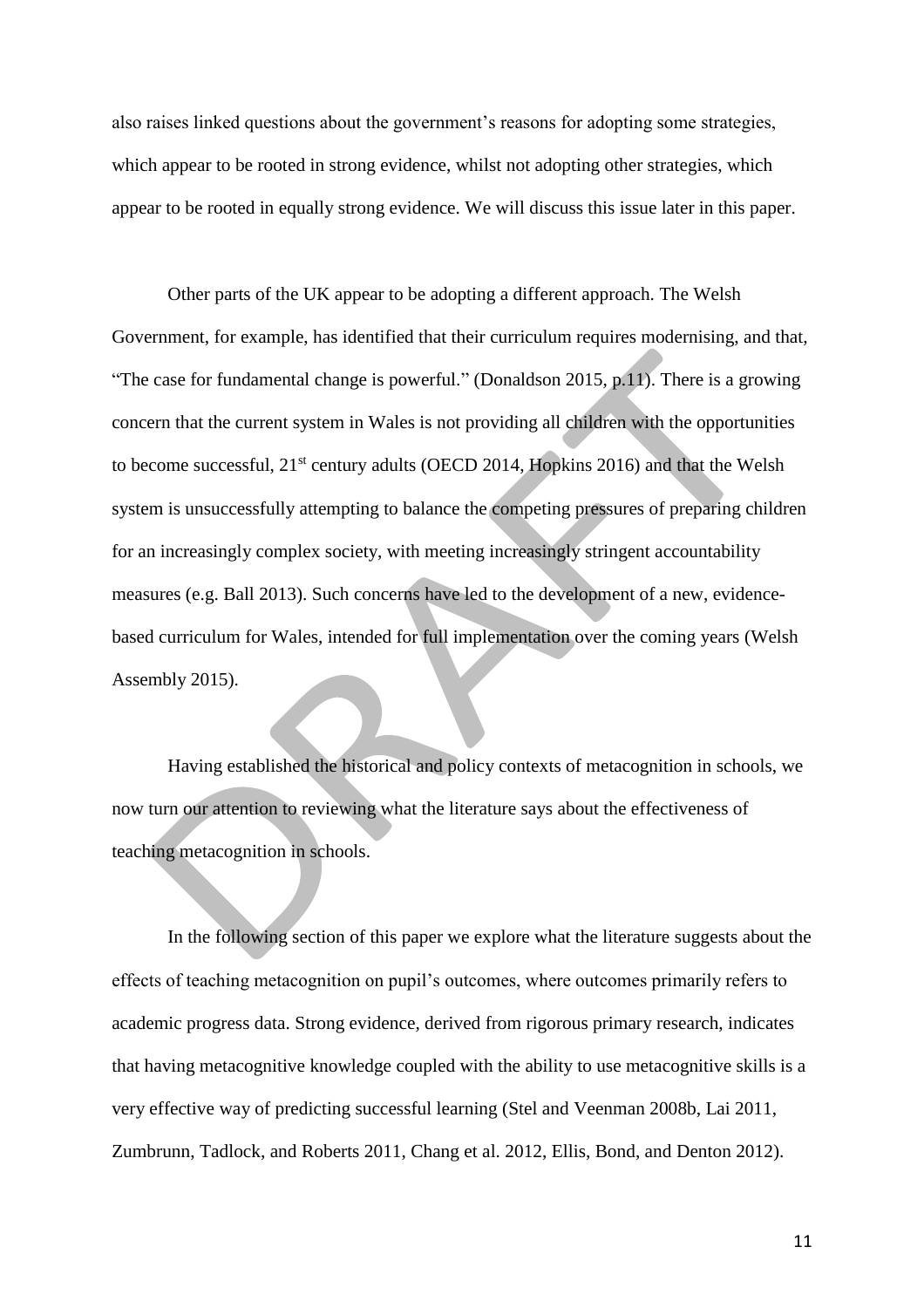Although some contest the role of metacognition (e.g. Kozulin 2011), a growing range of research indicates that metacognition is central to improving learning outcomes across age ranges and across school subjects (EEF 2016a, Hattie 2016, Baas et al. 2015, Dignath, Buettner, and Langfeldt 2008b, Donker et al. 2014, Perry, Albeg, and Tung 2012).

**We begin by discussing three of the most well-known projects which have attempted to synthesise the findings of various primary research programmes (Dignath, Buettner, and Langfeldt 2008a, EEF 2016a, Hattie 2016).** Much of the discussion revolves around the different effect sizes which different sets of authors identify for different strategies. We will then move on to examine single studies to understand what they suggest about the effects of teaching metacognition in schools. Broader attitudinal effects, such as wellbeing and motivation are explored later in this paper.

#### **Metacognition and Pupil Outcomes**

In the UK the Sutton Trust-Education Endowment Foundation Teaching and Learning Toolkit (EEF 2016a) is becoming an influential resource for practitioners and policy makers (DfE 2016a). Most of their evidence is taken from quantitative studies, **which allows the EEF to calculate effect sizes; however, this does exclude qualitative studies as well as introducing potential research biases (EEF 2015, Katsipataki and Higgins 2016), and raising the issue of the role of Randomized Control Trials in education research. The EEF strongly favours the use of RCTs in its funded research, and this methodology has gained significant traction in the minds of policy makers.. However, there is significant concern about the extent to which RCTs can explain the direct causes of effects and thus improve student outcomes in predictable ways which are replicable across multiple contexts (Biesta 2010, Thomas 2016). Such concerns raise multiple issues, both for the**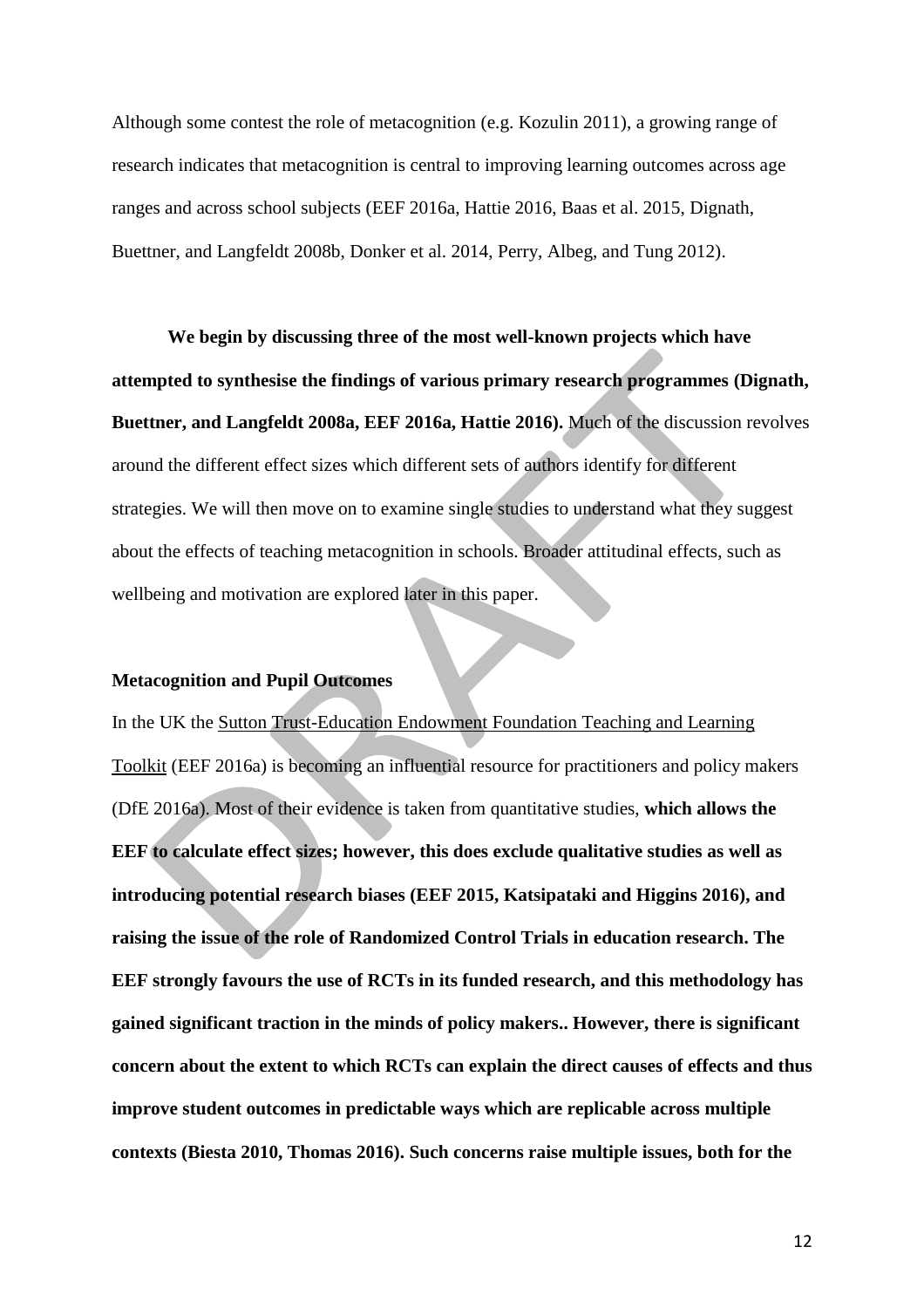**current paper and the ways in which educational policy in England is influenced. Regarding the first issue, we have deliberately chosen not to rely on studies that are dependent on RCTs. Rather, as described above, we have reviewed as much of the international literature as possible, including qualitative studies, so that we could include 'everything we've got.' (Thomas 2016, p. 406). We will return to the second issue later in this paper.** 

Taking such caveats into account, the Sutton Trust-EEF Toolkit indicates that metacognition is a relatively highly effective and efficient approach for improving pupil outcomes, with a mean effect size of .62 (EEF 2016b), typically adding approximately eight month's progress. The 'Toolkit' succinctly displays three elements for each strand; these are the cost, the strength of available evidence and the impact. Taking these three elements into account it becomes clear that metacognition is amongst the very best performing strands of the EEF's Teaching and Learning Toolkit. Metacognition is identified as very low cost, with very strong supporting evidence and an impact equivalent to adding eight month's progress.

The work of the EEF draws upon several studies, including Dignath et al.'s (Dignath, Buettner, and Langfeldt 2008b) rigorous meta-analysis of research carried out with primary school pupils. Through their research, they identified three concepts with an average effect size of .69 for those pupils who had been trained in metacognitive strategies:

|  |  | Academic performance |  |  |
|--|--|----------------------|--|--|
|--|--|----------------------|--|--|

- Cognitive and metacognitive strategy use .73
- Motivational aspects .76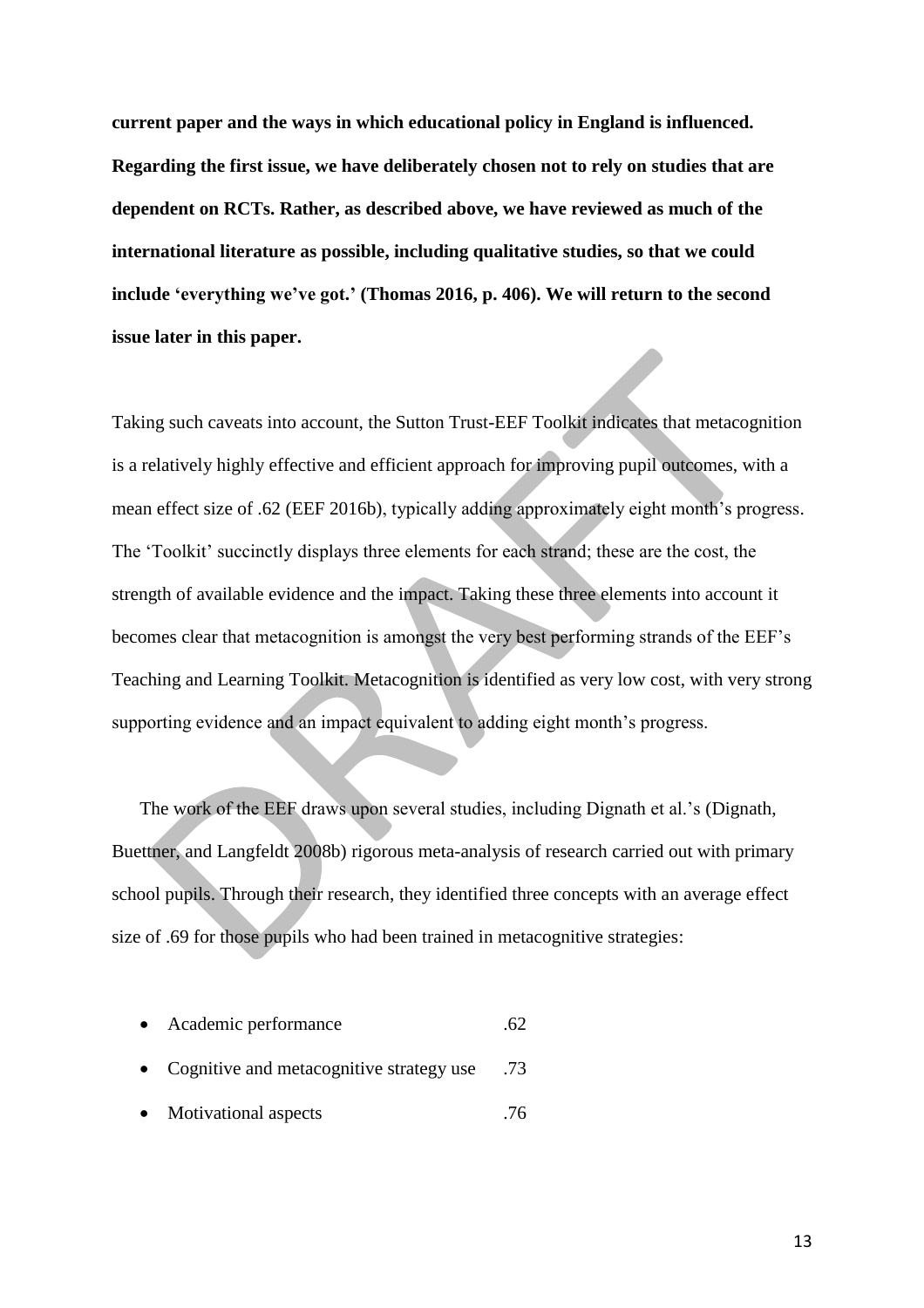This indicates that the effect sizes are relatively high, although the authors suggest that effects on academic performance in specific subjects are more difficult to predict, with the clearest signs of a positive impact of metacognition found in mathematics education (Dignath, Buettner, and Langfeldt 2008b, p. 118); this view is shared by more recent research (Sahin and Kendir 2013). When academics turn their attention to the teaching of science, similar outcomes are observed (Zohar and Barzilai 2013), leading some to the conclusion that metacognition is most effective when used with mathematics or science. However, when research is conducted to specifically explore the cross-curricular impact of metacognition (Perry, Albeg, and Tung 2012, Mannion and Mercer 2016) the data suggests that metacognition has a much wider applicability. Indeed, it is fair to say that the evidence suggests that teaching and learning metacognitive skills and knowledge can add value across the whole curriculum. Wherever metacognitive skills are taught in lessons, there appears to be improvements in pupil outcomes, irrespective of which subjects are being taught.

John Hattie's Visible Learning (Hattie 2016) project is perhaps the most ambitious, and wellknown, meta-analysis of research studies attempting to quantify how much difference specific strategies make in the classroom. His most recent work indicates that metacognitive strategies have an effect size of 0.53, which is broadly in line with both the EEF and Dignath et al. However, he also indicates that other strategies which can be broadly considered to be in line with metacognitive methodologies also have significantly positive effect sizes, such as 'Self-Questioning' (0.64 effect size) and 'Problem solving' (0.63 effect size). The Visible Learning project also examines research about different forms of assessment which link with metacognition, as will be discussed below.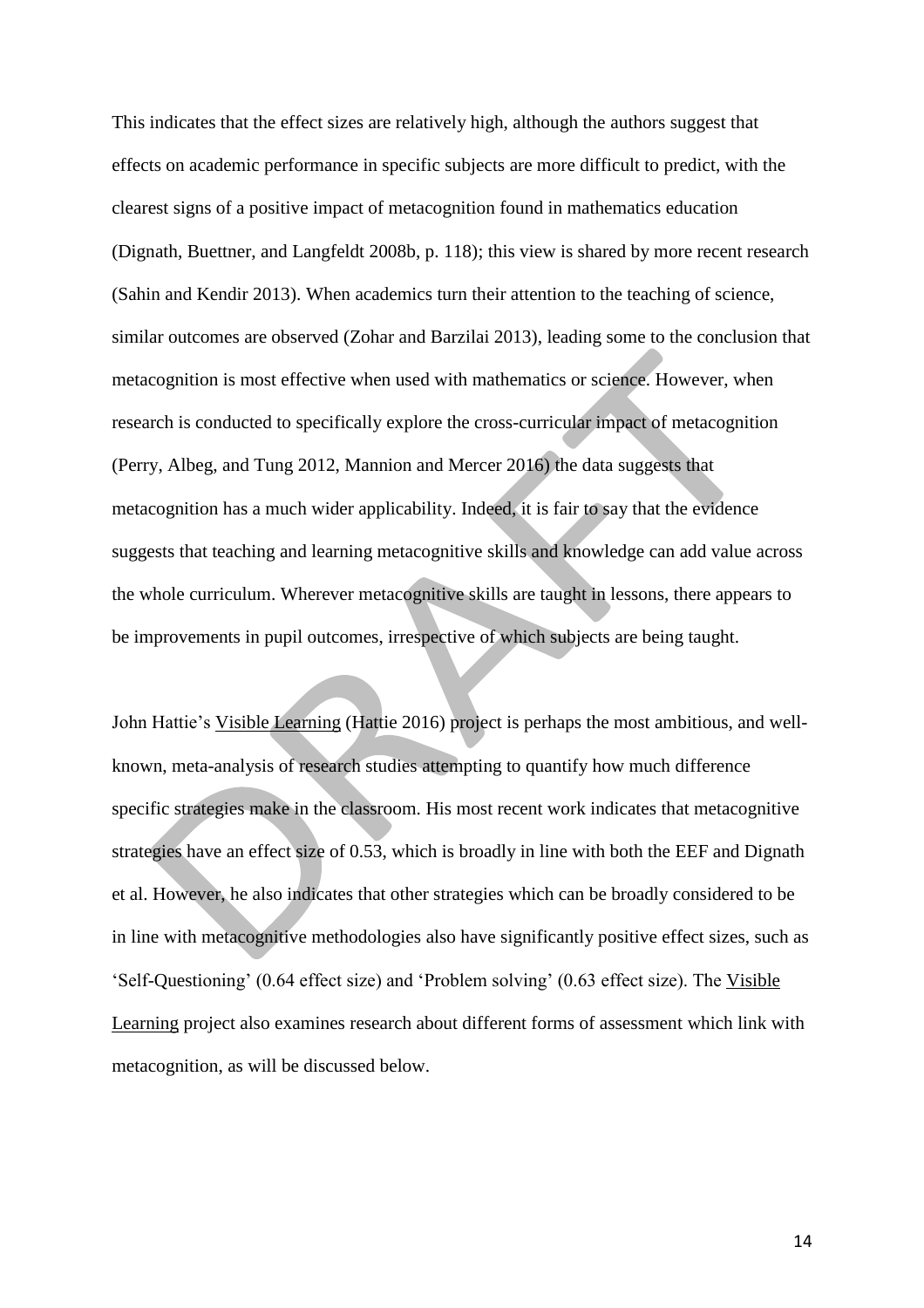The positive effects of teaching pupils metacognitive strategies are echoed by other classroom-based studies in differing contexts (e.g. Veenman, Hout-Wolters, and Afflerbach 2006, Stel and Veenman 2008a, Baas et al. 2015, Mannion and Mercer 2016). One of the most prolific academic to study metacognition is Marcel Veenman who has extensively studies the relationship between metacognition and intelligence. Over a period of nearly twenty years, Veenman and his colleagues have studied children and young people in a variety of contexts from primary schools to universities. Using sophisticated quasiexperimental techniques, rooted in quantitative methods, Veenman is able to make a number of strong claims about metacognition. A central claim is that metacognition can be successfully taught from primary school level to university level (Veenman and Beishuizen 2004, Veenman and Spaans 2005, Veenman, Hout-Wolters, and Afflerbach 2006, Stel and Veenman 2008a, 2010). Another claim is that in order to maximise the impact of the teaching, several conditions need to exist. Firstly, metacognition should be embedded across the curriculum, rather than taught in discrete 'metacognition lessons'; secondly, the purpose of the learning, including the metacognitive element should be clearly explained to the pupils; and thirdly, the learning should be extended over a long period of time (Veenman and Beishuizen 2004, p. 635). They also conclude that metacognition is a strong predictor of academic performance, implying that there is a strong relationship between the two (Veenman, Wilhelm, and Beishuizen 2004). This view is reinforced by Hattie (Hattie 2013), who suggests that pupils are very clear about their own academic performance when taught appropriate skills of metacognition.

Another key element of successfully teaching metacognition is the successful utilisation of group work in schools. This makes sense, as many elements of metacognition involve social-cognitive theories (Dignath, Buettner, and Langfeldt 2008b, Mannion and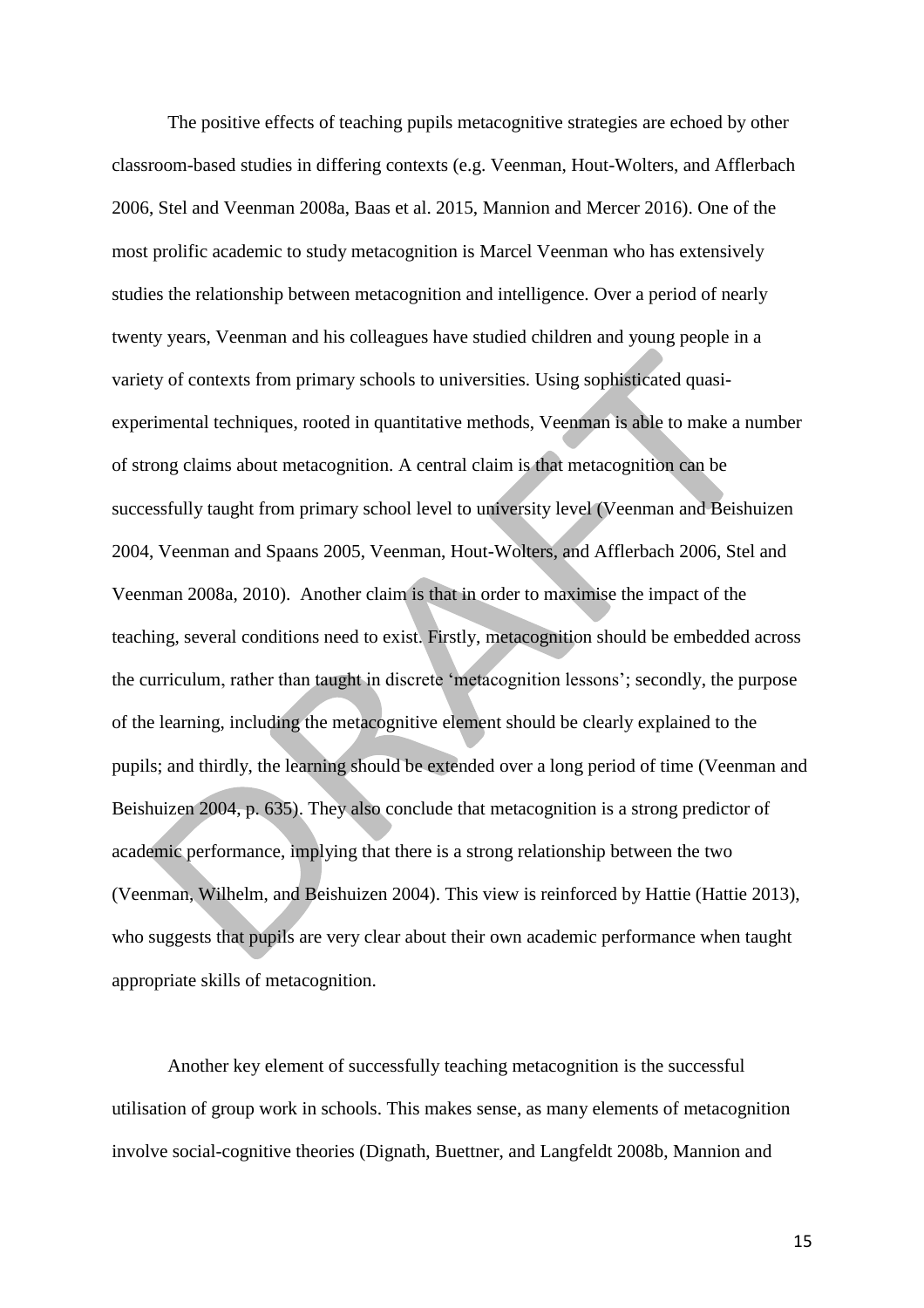Mercer 2016). This has implications for classroom practice, as Dignath et al. note; to work successfully in groups, children must first learn how to work successfully in groups. This, in turn, has implications for Initial Teacher Education programmes as well as Continuing Professional Development programmes in schools. Dignath et al. suggest that this might be a particular issue for primary school teachers (Dignath, Buettner, and Langfeldt 2008b, p. 121). Yet when this is successful, the effect size of small group work can be significant (Hattie 2016) at 0.47.

Turning our attention to assessment, Baas et al. (Baas et al. 2015), explicitly studied the relationship between metacognition and Assessment for Learning (AfL) (Wiliam 2011), with AfL typically meaning that teachers are using a combination of the following strategies:

- clarifying and understanding learning intentions and criteria for success
- engineering effective classroom discussions, questions and tasks that elicit evidence of learning
- providing feedback that moves learners forward
- activating students as instructional resources for each other, and
- activating students as owners of their own learning

(Wiliam 2006)

Baas et al. found that the effective use of metacognitive strategies both supported and developed the effectiveness of AfL strategies, thus accelerating learning in a virtuous spiral. It would appear that when pupils are taught how to learn, through metacognition, in conjunction with accurate formative assessment, through AfL, the potential for academic success is high. Baas et al. found the following effect sizes,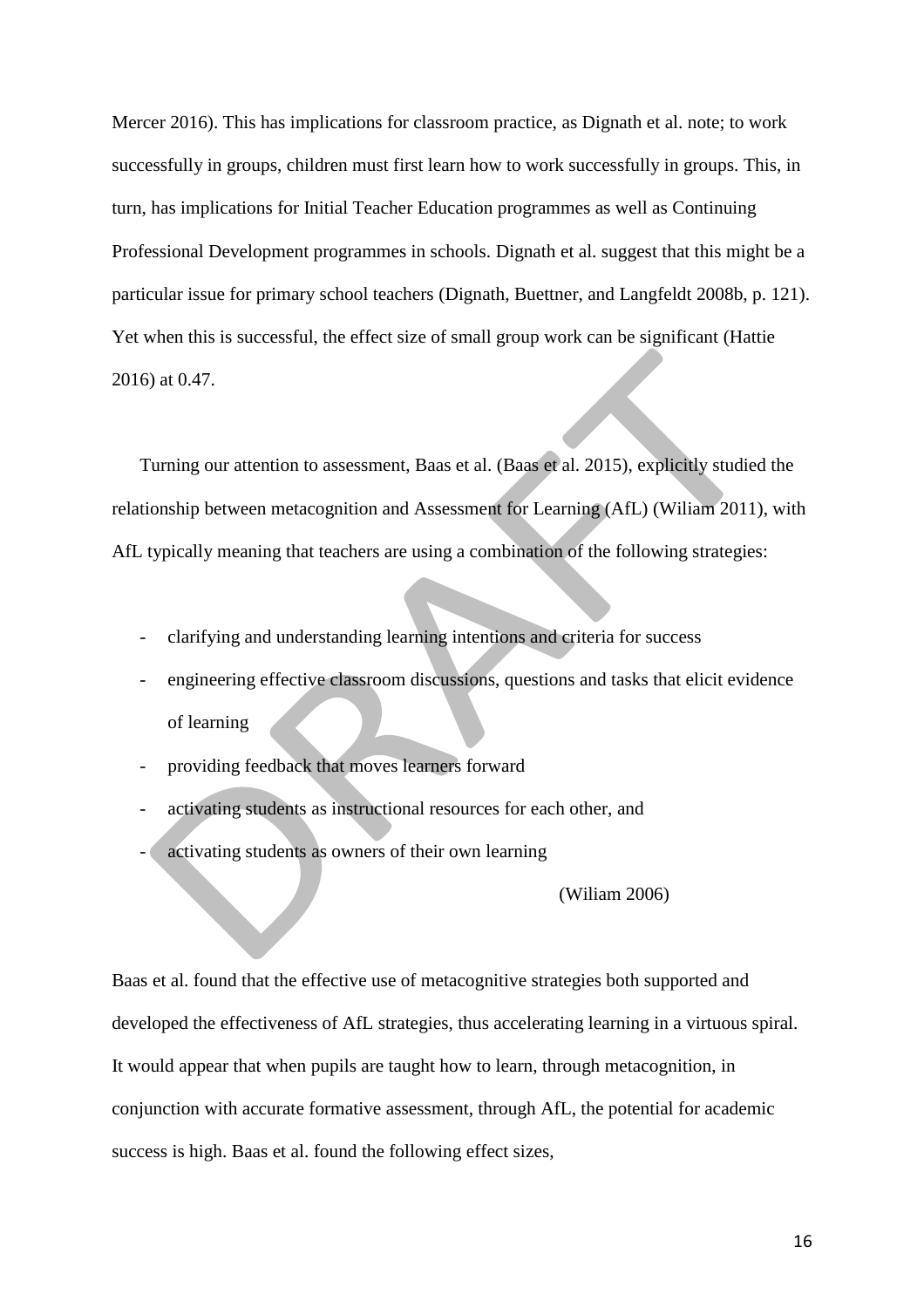| Monitoring & task orientation                    | -25 |
|--------------------------------------------------|-----|
| Monitoring $&$ planning                          | -26 |
| Scaffolding & surface learning strategies        | .25 |
| Scaffolding & deep level learning strategies .32 |     |
| Scaffolding & process evaluation                 | -36 |

This is reinforced by Hattie (Hattie 2016). Although AfL is not treated by Hattie as a discrete strategy, many of the strategies which his project studied are in line with the principles of AfL, and many of these have significantly positive effect sizes. These include questioning (0.48), self-questioning (0.64), providing formative evaluation (0.68), feedback, (0.73) and reciprocal teaching (0.74). The Teaching and Learning Toolkit (EEF 2016a) reports similar impacts for some strategies, such as Feedback and Peer tutoring. It should be noted that there is research which suggests that the effect of feedback, for example, is more highly thought of by teachers than by students (Havnes et al. 2012), but the majority of evidence very strongly indicates that AfL is central to effective learning and teaching.

Thus, following a review of available research it is fair to suggest that teaching metacognitive knowledge and skills has a positive impact on pupils' outcomes, at least in terms of academic progress and attainment. Having illustrated that metacognition has a positive effect on pupil outcomes at the school level, we now turn our attention to pupilgroup level.

To date there is little research examining the relationship between metacognition and specific groups of children. Most of the research has focused on the effects of the learning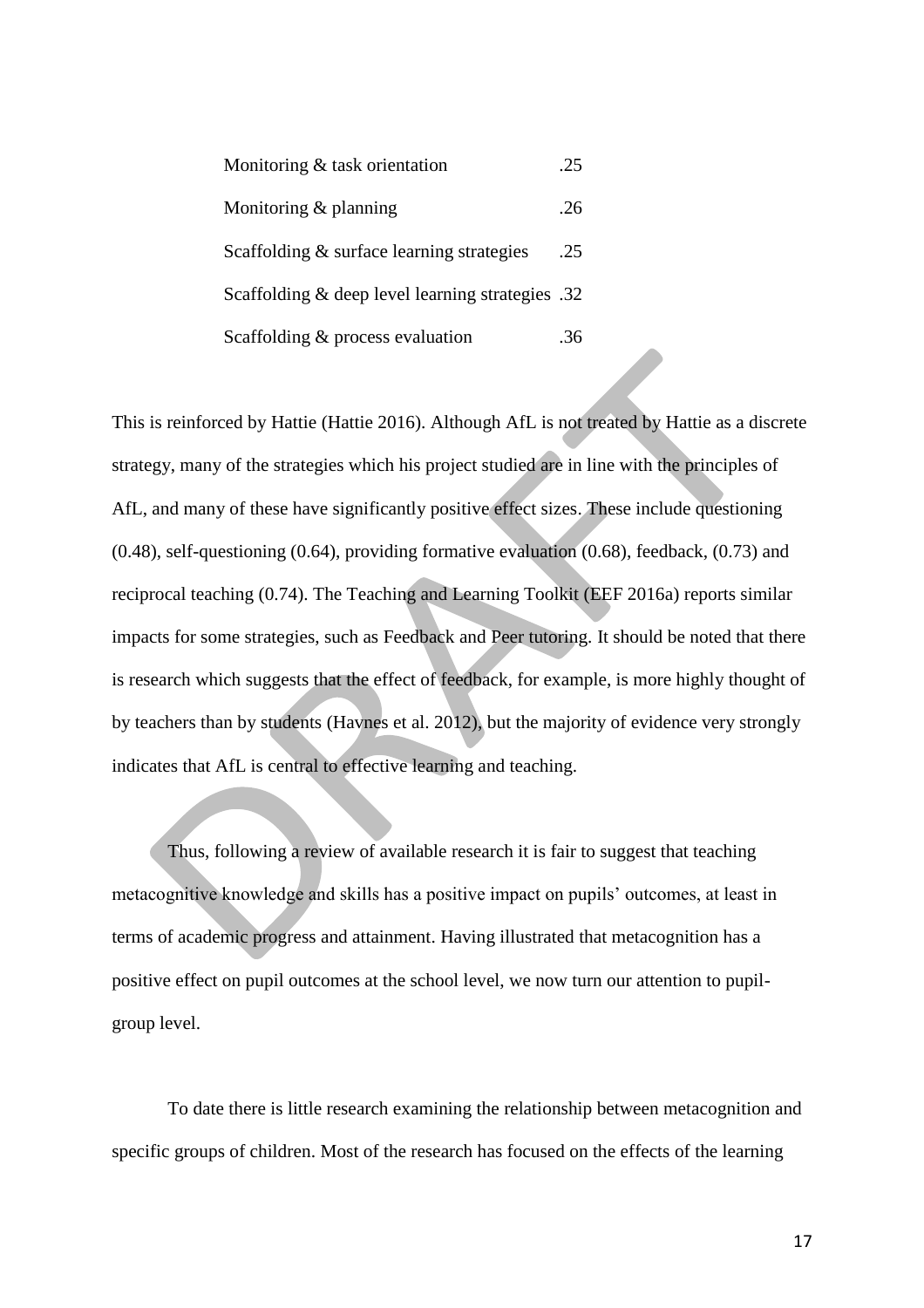programmes themselves, and has not examined the details of any differences between learners from different groups. There is limited, but strong, research (Pat-El, Tillema, and Koppen 2012) suggesting that metacognitive strategies are effective across different ethnic groups. In their study of first and second-generation immigrant children in the Dutch education system, the authors found that there was little difference between the ways in which children from minority ethnic groups and indigenous children valued teaching strategies, specifically feedback and scaffolding techniques. There is also emerging evidence that metacognitive strategies are effective for pupils with challenging behaviours in mainstream schools (Burgess 2012). Perhaps this should not be surprising, as most strategies which give children increased self-regulation will help them to become more successful learners.

The evidence regarding the impact of using metacognitive strategies with children from different socio-economic groups is also limited. It is widely accepted that socioeconomic status (SES) is a major influence on a child's academic performance. Hattie, for example, attributes SES with an effect size of 0.54 (Hattie 2016), while 'Home environment' has an effect size of 0.52 and 'parental involvement' has an effect size of 0.49. One of the few studies to explicitly focus on the effect of metacognitive skills on children from low SES groups, Mannion and Mercer's (Mannion and Mercer 2016) work explores the effects of a 'learning to learn' curriculum in one English secondary school. Using a range of assessment measures, including Cognitive Ability Tests (CATs) score, this study concluded that the strategic employment of a whole school curriculum rooted in metacognition improved outcomes for all students, which is in line with other research. However, this study is significant because it provides relatively strong evidence that teaching metacognition skills not only narrows the attainment gap between Pupil Premium students and non-Pupil

18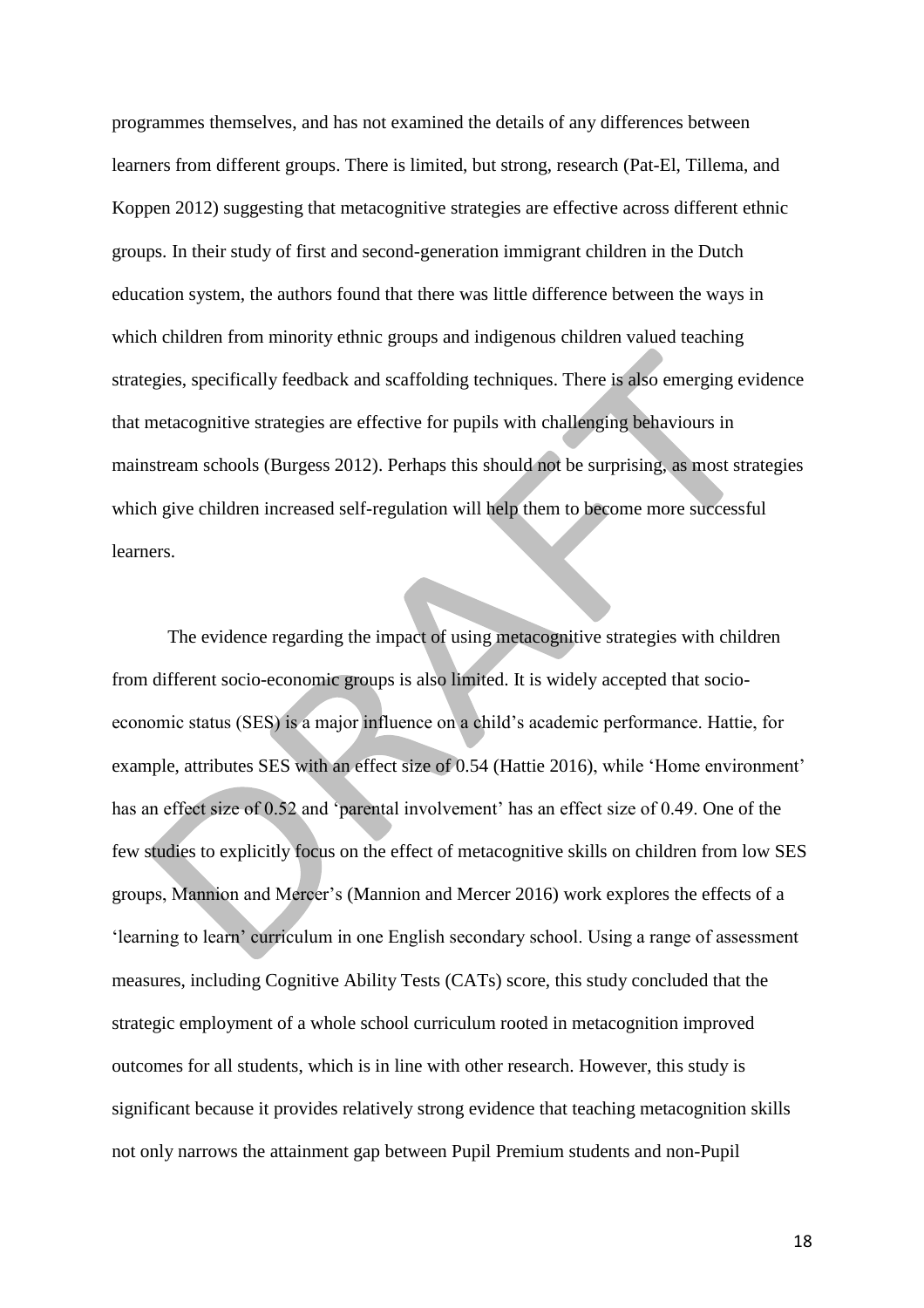Premium students, but actually reverses the gap (Mannion and Mercer 2016, p. 263). It should be noted that this is a relatively small study, focusing on a single, small secondary school and that further research is required to assess the generalizability of this result. However, the evidence is both strong and compelling.

There is also some research which indicates a positive relationship between pupils feeling good and achieving well at school (Maclellan 2014), as well as research indicating a strong correlation between pupils' sense of confidence and their outcomes (Stankov, Morony, and Lee 2014). These projects suggest that pupils' confidence can be increased by the successful, autonomous use of metacognitive strategies, which is perhaps unsurprising. Some of the research previously referred to in this paper examine motivational aspects of metacognition, such as Dignath et al., (Dignath, Buettner, and Langfeldt 2008b) who suggest that motivational aspects of pupils' experiences at school have an effect size of 0.76 which is highly significant. There is also sophisticated research demonstrating a strong link between pupils' abilities to overcome challenges and their wellbeing (Waaler et al. 2013). The most well-established research concerns the relationship between metacognition and motivation (see Karaali 2015, for a useful review of the literature), which generally suggests that there is a symbiotic link between the two: greater motivation leads to improved metacognition, which leads to greater motivation, and so on.

However, a note of caution should be sounded here as little of this research has been carried out in classrooms, with most of the research being laboratory based. Given the positive link between motivation, metacognition and attitudes which has been established in experimental studies, it makes sense that the relationship between these three elements would be fruitful research topics.

19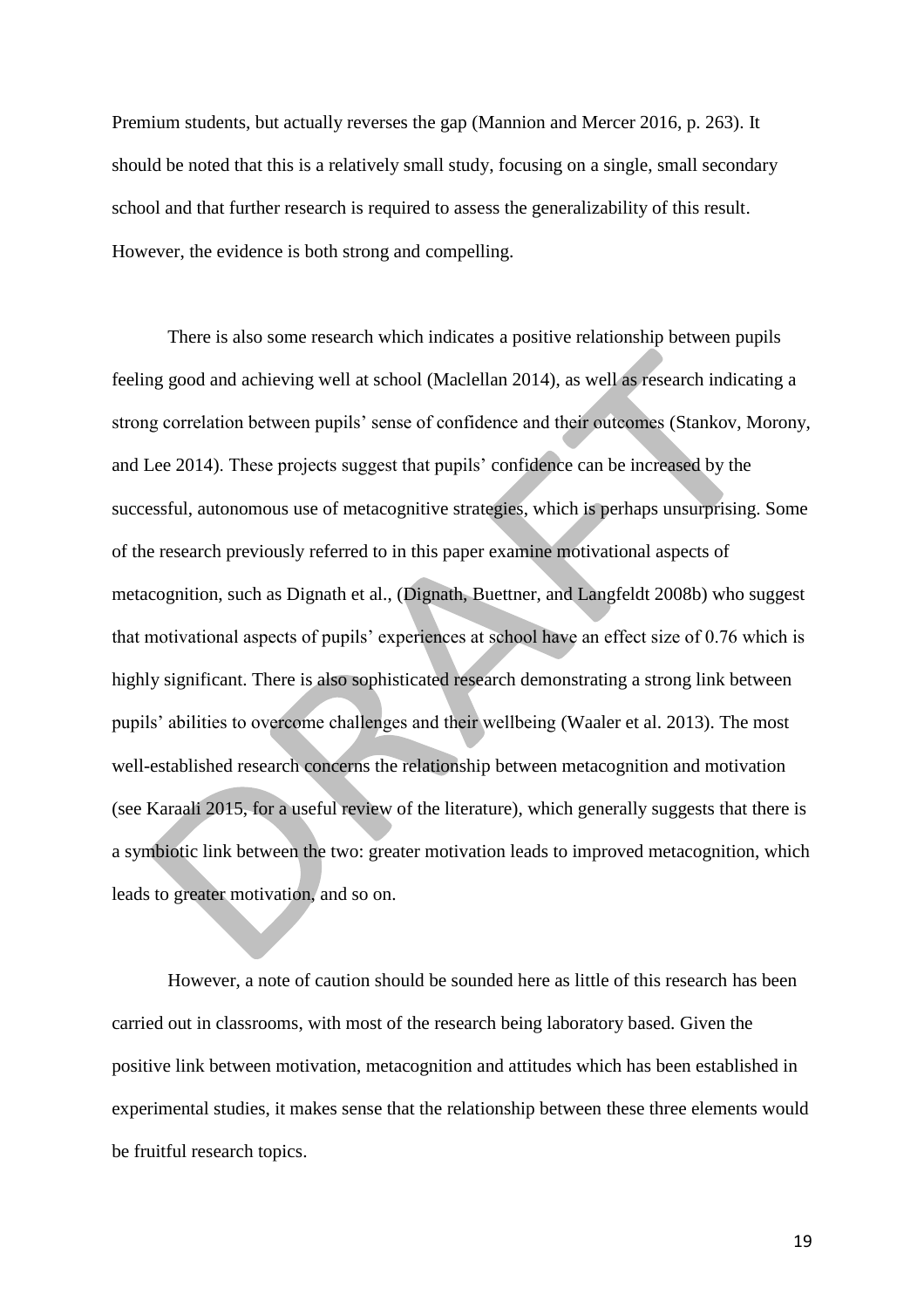#### **Limitations of this study**

Thus far, we have presented what current research suggests about the effects of teaching metacognition in schools. It is clear that the majority of studies indicate that teaching metacognition in schools has a positive impact on pupil outcomes and pupil wellbeing. There is a smaller evidence base about the relative effects of teaching metacognition with particular groups of students, but where there is evidence, this also indicates a positive relationship between teaching metacognition and pupil outcomes.

It should be noted that there are several potential limitations to this review of the literature around the use of metacognition in schools. One of the biggest challenges for those involved with metacognition in classrooms is how to measure it. While there are numerous tools which can be used, including IT systems, (Nunes, Nunes, and David 2003), questionnaires (Dignath, Buettner, and Langfeldt 2008b), and inventories (Schraw and Dennison 1994, DeLuca and Lari 2013, Ozturk 2017) these all "entail limitations" (Baas et al. 2015, p. 43). The main problem is that most tools rely on self-reporting; self-reporting is not necessarily the most reliable strategy to use with adults, let alone children in classrooms. This raises many issues, not the least of which is that it is very difficult to measure metacognition in action (Georghiades 2004). This has led some to suggest that,

Presently, it is still impossible to establish causal relations between metacognitive instruction, (changes in) metacognitive knowledge and skills, and learning outcomes. (Muijs, Kyriakides, Werf, et al. 2014, p. 240)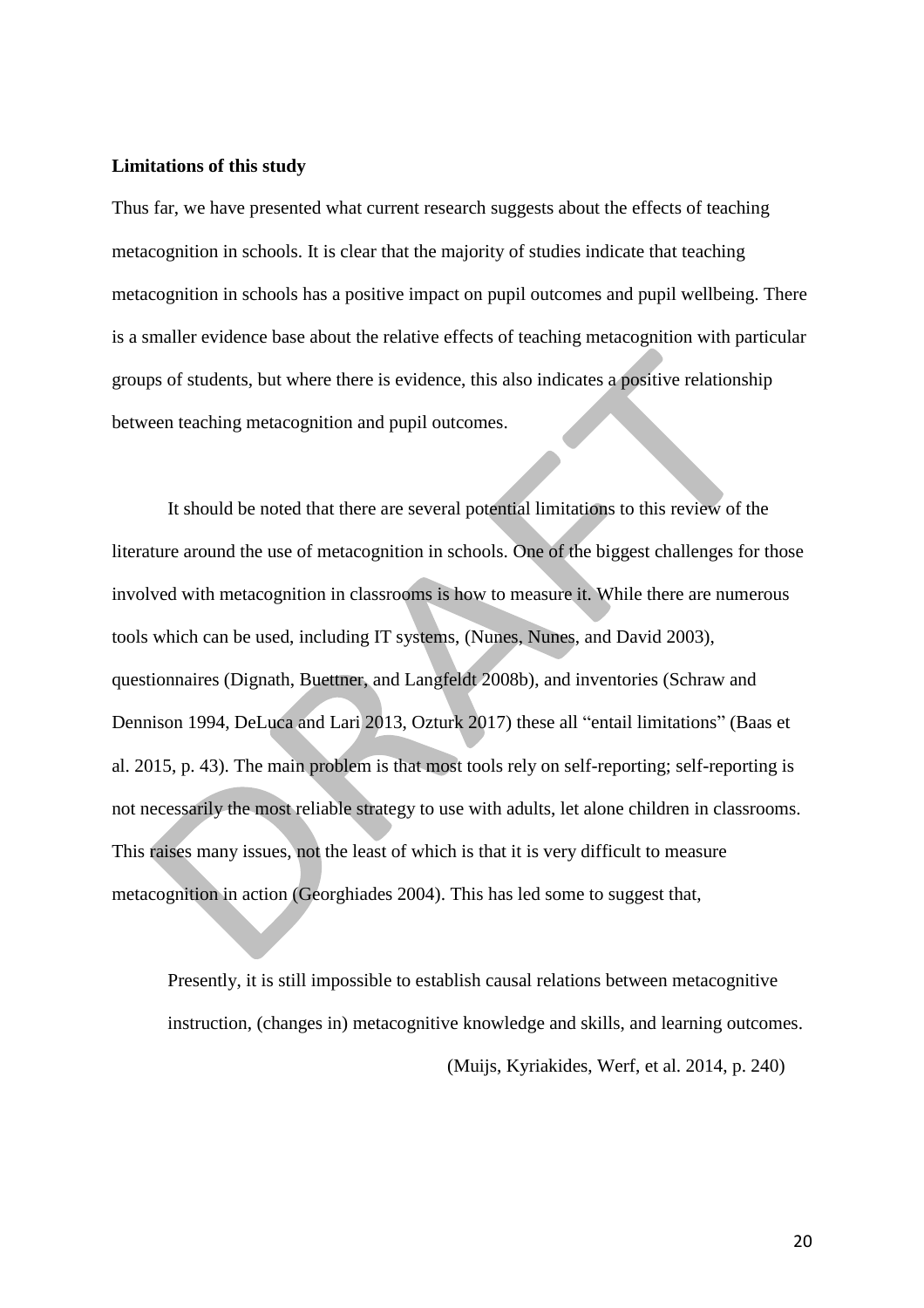and that "the need for [reliable] tools to measure metacognition continues." (Akturk and Sahin 2011, p. 3735).

Yet this paper has discussed many articles in terms of 'suggesting' relative strengths of data and conclusions, rather than describing absolute causalities. It is not being claimed that the use of metacognitive strategies will always lead to improved outcomes and attitudes for all pupils in all schools. What we are suggesting is that there are numerous studies presenting evidence, which we find convincing, that when metacognitive strategies are carefully used in classrooms, then most pupils will be able to improve their academic performance; this, in turn, makes most pupils feel better and be more motivated in the future.

What is also being suggested is that a priority for future research should be the development of rigorous, effective evaluation tools which can be used by teachers in classrooms to measure the impact of metacognitive strategies. At least two types of research tool should be developed: one which can measure metacognition in action; and one which can measure the longer term impact of metacognition.

## **Implications for school curricula, school leadership and Initial Teacher Education**

This paper has demonstrated that there is wide agreement that metacognition has great potential to equip children to become successful learners. Metacognition is an inherently human characteristic, which allows people to solve novel problems in different contexts and is of particular usefulness in classrooms. It appears that teaching any subject can benefit from the use of metacognitive strategies, and it also appears that such potential exists across all age ranges. This begs several important questions about school curricula, school leadership and Initial Teacher Education.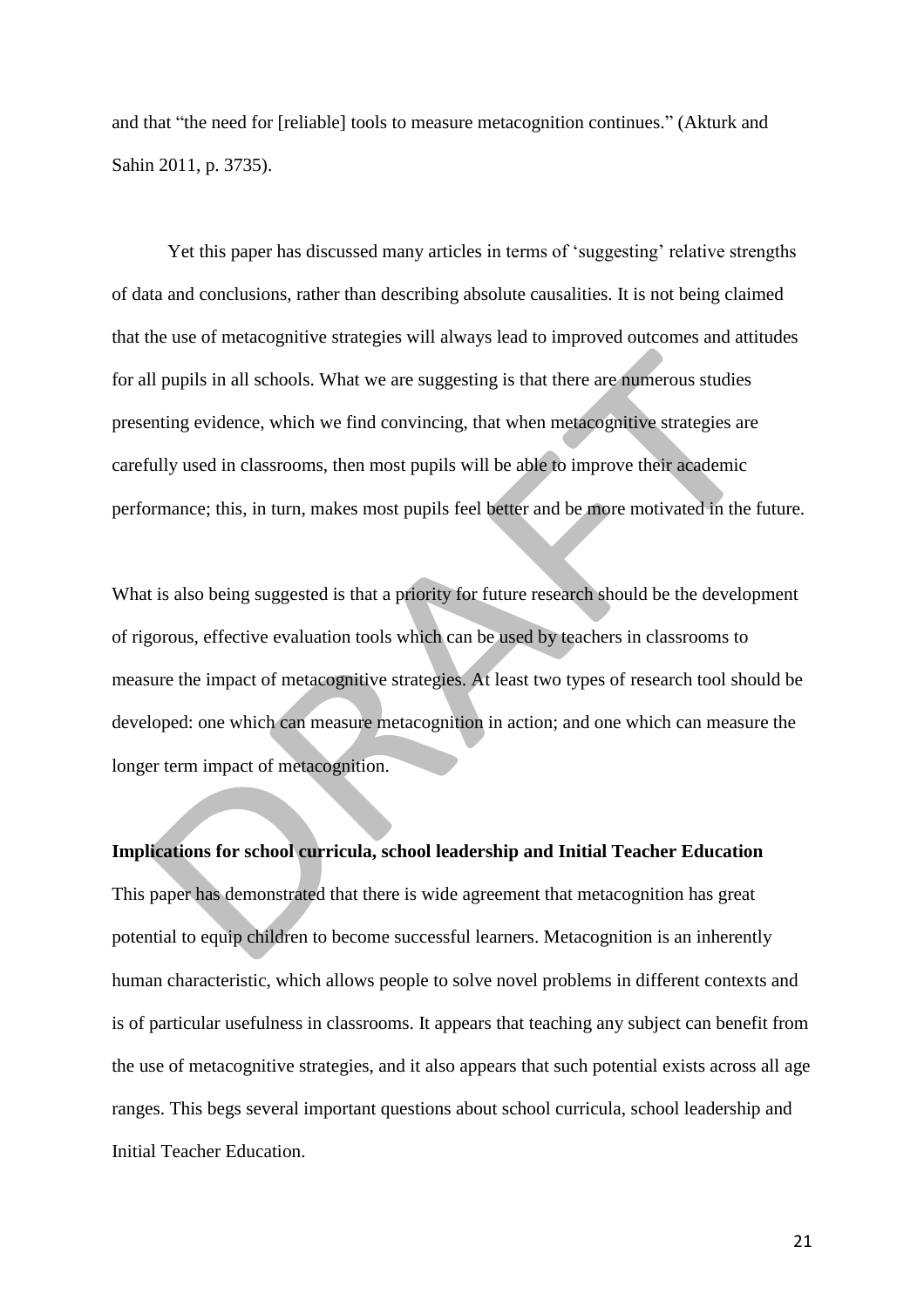School curricula are becoming increasingly focused on ensuring the progress of pupils is maximised in ways which align with school accountability measures, such as Progress 8 in England for example, and it appears that teaching is becoming increasingly content-centred. Thus, although there is very strong evidence that metacognition is related to better than expected pupil performance, the Teachers' Standards (DfE 2011) which operate in England do not explicitly mention metacognition or any related aspect. Such a situation appears to put the government in an awkward position. On one hand they call for an 'evidence-informed' profession (DfE 2016a), and recent guidance for Continuing Professional Development (DfE 2016b) states that CPD should be rooted in robust evidence. There is also a movement led by the Secretary of State for Education to strengthen Qualified Teacher Status (QTS) and to ensure that enhanced professional development acts as a 'golden thread' through every teachers' career (Greening 2017b). In her vision for the profession, Justine Greening stresses that teachers should be "constantly seeking to improve teaching methods, use evidence, to look at research and stay ahead of the curve." (ibid.). Yet, on the other hand, it would appear that only particular types of evidence are championed and actively encouraged. While the government has been keen to promote the 'Shanghai Maths' approach, for example, it should also be remembered that high performing school systems, including Hong Kong, Shanghai, Singapore and Finland, all include metacognition in their school curricula. **There is also a clear favouring of strategies such as Randomized Control Trials (RCT) in education research, as discussed above. Yet it has been shown many times that such approaches are not appropriate for research into education; such a positivist approach maybe attractive to politicians seeking votes and value for money, but education is intensely influenced by contexts.** Thus, despite the clear and convincing evidence about the potential of metacognition and self-regulation to help improve pupil outcomes, and the fact that such

22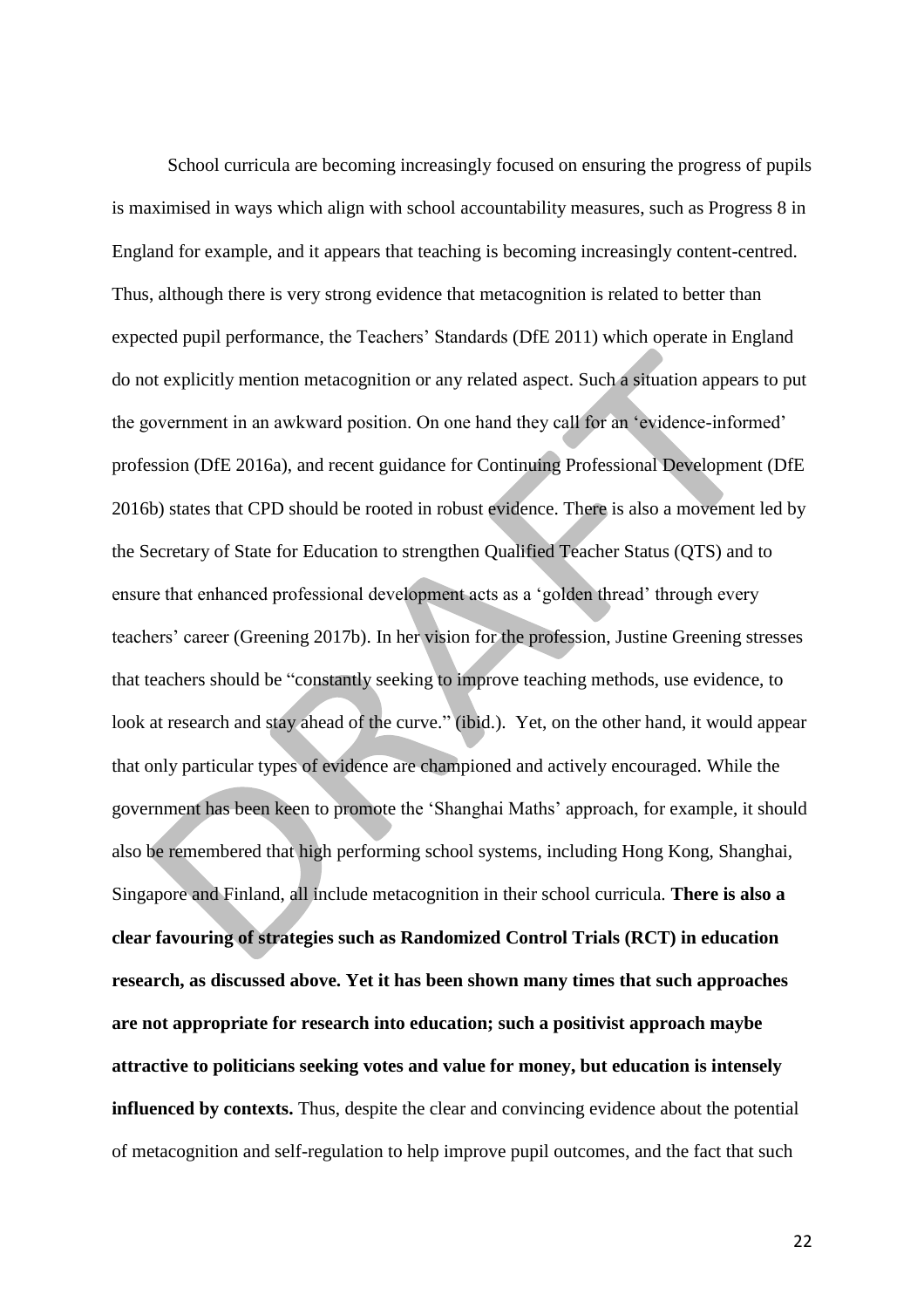strategies are integral to high performing school systems, they are currently absent from the English government's priorities for education.

There may be space for metacognition to be introduced into school curricula, if the proposed 'T-Levels' gain significant traction. Initially suggested by Lord Sainsbury (Boles 2016) the Technical Levels are intended to become vocational equivalents of A levels, which will have credibility with employers. Supported by Justine Greening (Greening 2017a), this could be an opportunity for metacognition to be developed in the post-16 curriculum at least, perhaps alongside other 21st century skills discussed above. This would not address the teaching and learning of metacognition in Key Stage 1, 2, 3 or 4, but it might be a start.

Perhaps, though, rather than leave it to policy makers to dictate what constitutes an appropriately 21<sup>st</sup> century curriculum, teachers and school leaders should be the ones to take up the challenge of implementing 'evidence-informed' practice and developing effective approaches to teaching metacognition across their classrooms. In terms of school leadership, it is now widely agreed that leadership has a significant impact on pupil outcomes. Leithwood et al identify that "School leadership is second only to classroom teaching as an influence on pupil learning."(Leithwood, Harris, and Hopkins 2008, p.27). This corroborates Hallinger and Heck's cautious but firm conclusion that headteachers "exercise a measurable, though indirect effect on school effectiveness and student achievement." (Hallinger and Heck 1998, p. 186). Regarding the roles of different leaders in schools, Day et al (Day et al. 2009) assert the primacy of headteachers. Leithwood and Jantzi (Leithwood and Jantzi 2005) use a meta-analytical strategy in an attempt to isolate the impact of such leadership on children's outcomes and conclude that the available evidence strongly suggests a positive link between leadership and children's outcomes; a commonly quoted figure is that the headteacher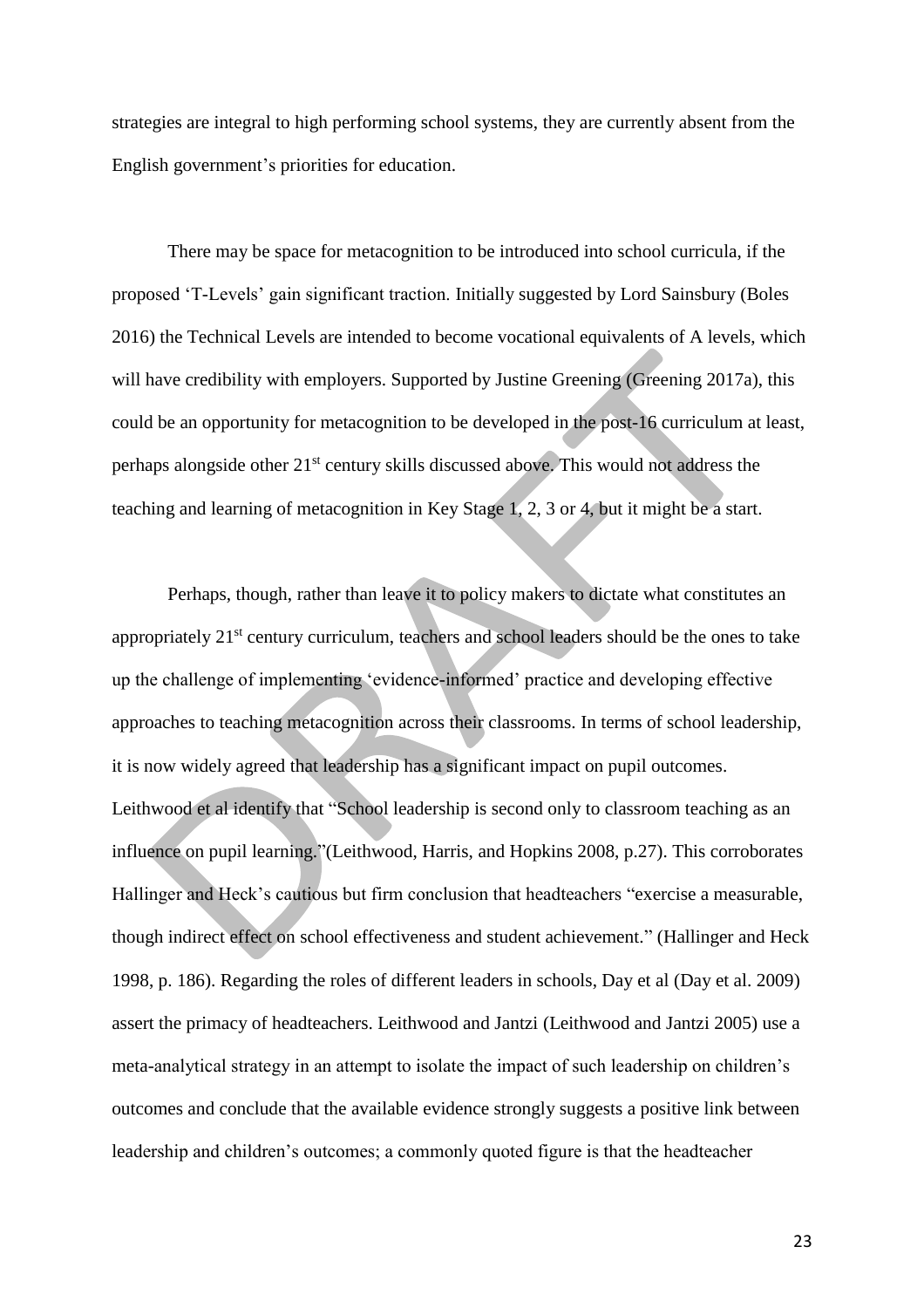typically accounts for between 5-7% of student learning (Leithwood, Harris, and Hopkins 2008, Braun, Gable, and Kite 2011). This theme is taken up and supported by the Organisation for Economic Cooperation and Development (OECD 2013) and McKinsey (McKinsey 2007), who both emphasise the significance of school leaders for improving student outcomes across the world. Some education systems, such as the evolving Welsh system, recognise the value of promoting metacognition in schools through leadership. The Welsh Leadership Standards (Wales 2016), state that a successful school leader, "Promotes and puts in place policies designed to enable learners to develop independence and to acquire thinking and learning skills.". Headteachers in Wales need to demonstrate that they do this in their schools; there is no such equivalent in England and metacognition is absent from the Teachers' Standards (DfE 2011), as noted above.

In the context of Initial Teacher Education, while it is obviously important to ensure that beginning teachers have excellent subject knowledge, excellent behaviour management techniques and the like, it is also vitally important that they understand the centrality of metacognition. In fact there is little evidence about beginning teachers' knowledge about metacognition (Zohar and Barzilai 2013). There is some research examining the effect of beginning teachers' own sense of metacognition (Ozturk 2017); this suggests that where they have a relatively low sense of metacognition they are less likely to incorporate such strategies into their lessons, even when they have had detailed CPD about metacognition in the classroom, which is unsurprising. There is also strong, emerging evidence about the significance of teachers explicitly role modelling metacognition (Wall and Hall 2016) and how this can have a significantly positive impact on pupil learning. This should not come as a surprise, either, drawing as it does on the long tradition of scaffolding (Holton and Clarke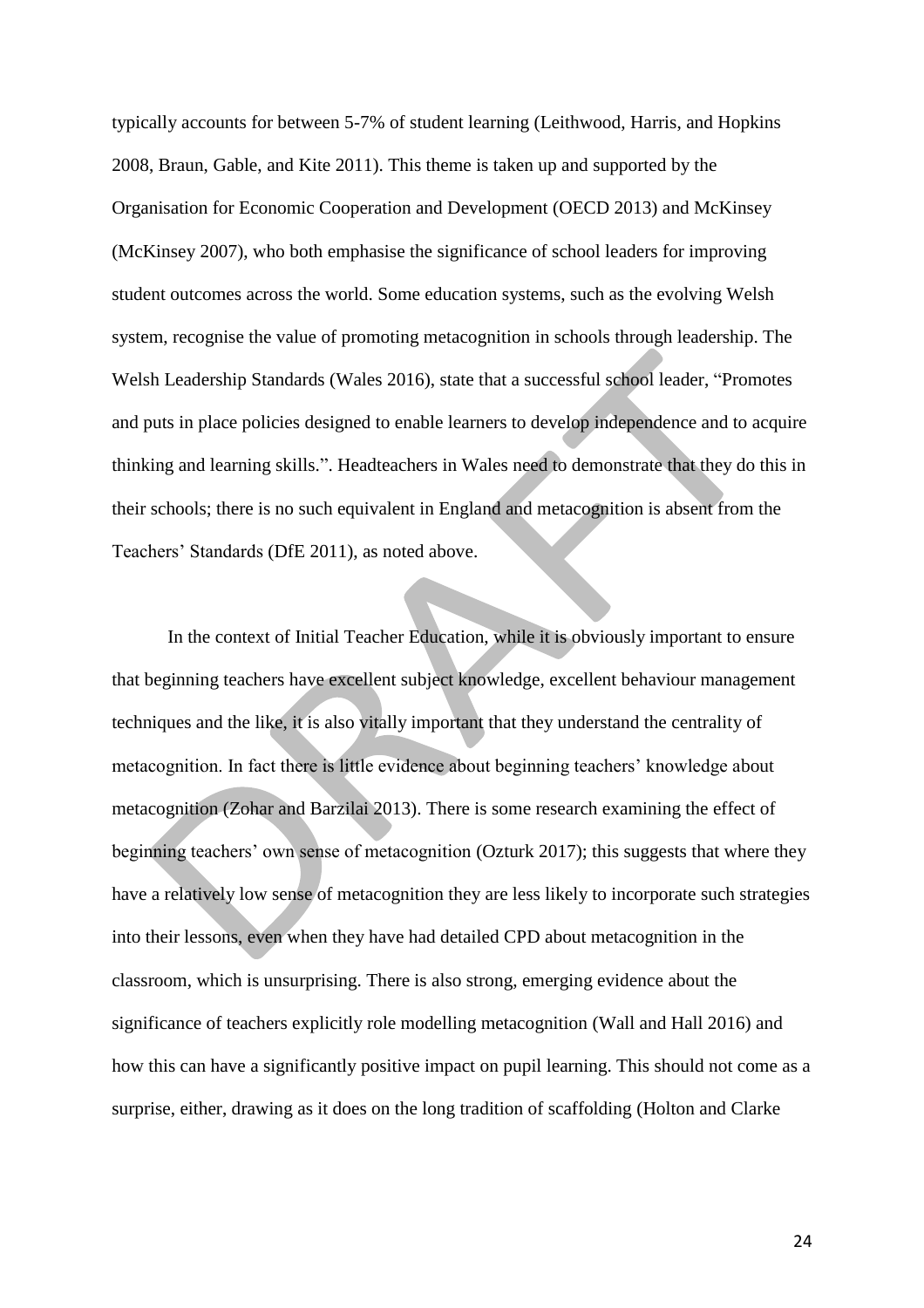2006) and other socio-cognitive and socio-cultural (Bruner 1990) approaches to education, but it has perhaps been moved into the background of ITE and CPD.

## **Conclusion and Recommendations**

In this paper we have explored what the international literature suggests about the effects of teaching metacognition in schools. To do this we have also sought to answer four subquestions:

**Question 1:** What does the international literature suggests about the effectiveness of metacognition on pupil outcomes classrooms?

**Question 2**: What does the literature say about the relationship between metacognition and particular groups of pupils?

**Question 3**: What does the literature say about the relationship between metacognition and pupil wellbeing?

**Question 4:** What are the implications of what the international literature says about these questions for educational policy?

This review of the international literature indicates that there is a very positive relationship between teaching metacognition in schools and pupil outcomes, with a mean effect size of 0.65. This is a very significant effect size and is broadly consistent across all of the studies found through this systematic review of the literature. Some evidence indicates that teaching metacognition is very helpful for pupils from ethnic minorities, as well as for pupils who present challenging behaviours. There is limited, emerging, evidence indicating that pupils from low socio-economic groups can match, or even exceed, the academic performance of their peers from higher socio-economic groups when taught metacognitive strategies. There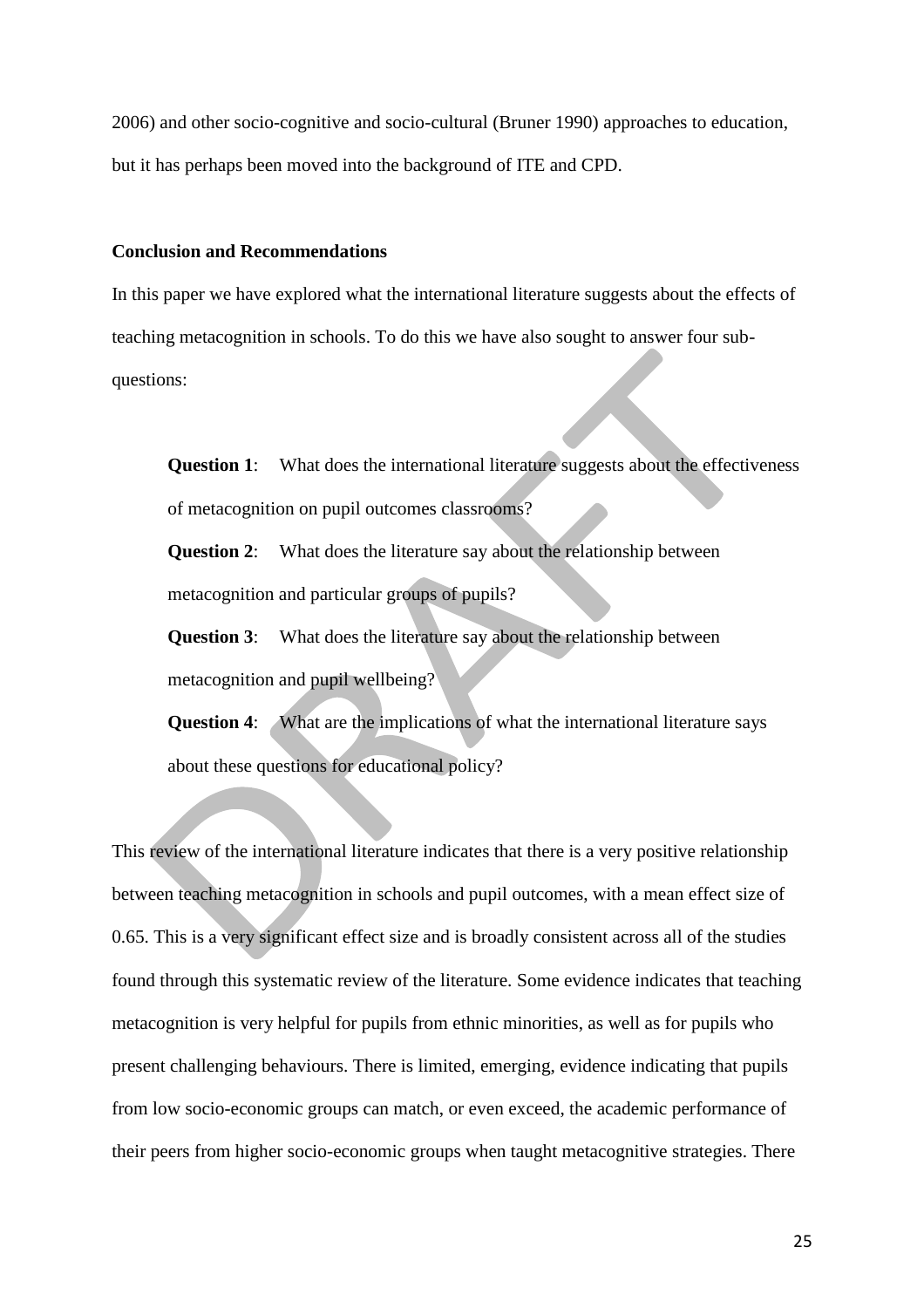is limited evidence exploring the relationship between metacognition and pupil wellbeing, but there is substantial evidence that metacognition and motivation are intrinsically linked; thus it is reasonable to assume that success with metacognition will improve pupils' wellbeing and sense of agency.

The case of metacognition does raise interesting questions about the English government's attitude towards adopting 'evidence-informed practice'. Why, for example, has one pedagogical approach used in high-achieving school systems, such as 'Shanghai Maths', been encouraged by the government, while metacognition, which is also used across high performing school systems, is not encouraged by the English government? **There are also serious concerns about the reliance of Randomized Control Trials to inform education policy, which can result in a misleadingly 'positivist' interpretation of data and, thus, poorly informed policy and practice.**

Taking into account all of the evidence discussed above, then, it appears that there are potentially significant positive effects of schools developing the use of metacognition in a systematic way across the curriculum. It is apparent that pupils are more successful when a cross-curricular approach towards metacognition is taken across a school or a school system. Such an approach has implications for teacher CPD, the preparation and practice of school leaders and for Initial Teacher Education.

The next steps should include:

• The development of a whole school curriculum for metacognition, including the new T-levels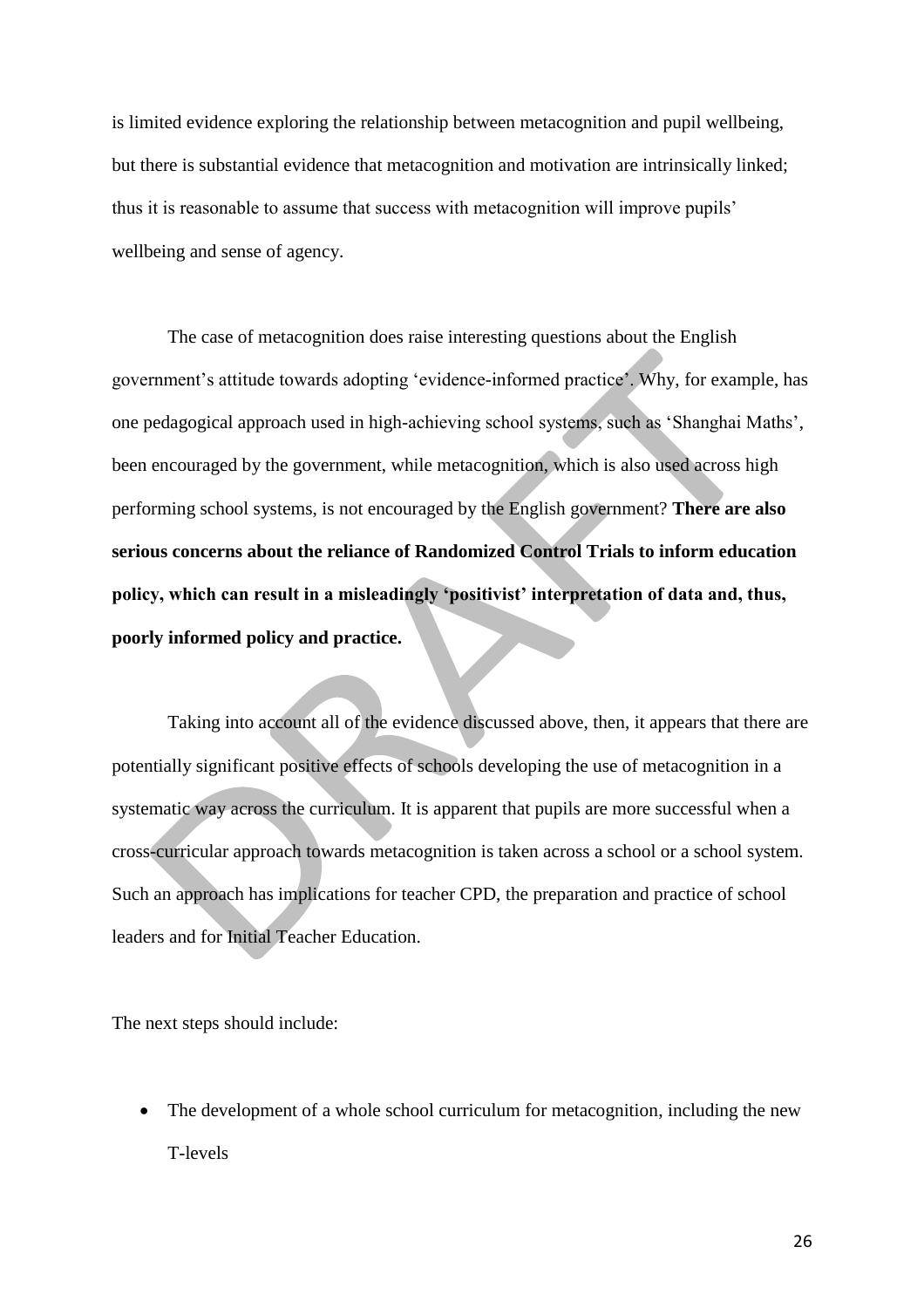- The development of metacognitive awareness for school leaders
- The development of metacognition across ITE curricula, ITE institutions and early career developments
- The development of a 'policy adoption' framework to help identify how a policy can be successful in a new context

There also needs to be greater research and development of tools which can be used to measure the impact of metacognition in classrooms. In fact, this should be a priority, as such a tool, which could be used with ease and clarity by teachers, would allow teachers to take ownership of the concept of metacognition and develop it further in their own contexts in a **fully professional manner**. Currently, the vast majority of interest in metacognitive approaches is located with academics. This means that the impact of metacognition in the classroom will be limited; it will only expand when teachers are 'fluent' with metacognition, fully understand the benefits through their own experiences, and then have the autonomy and support to develop their own professional practice.

The available evidence strongly suggests that metacognitive approaches to teaching and learning have the potential to radically improve the outcomes and life chances of children, with some evidence suggesting that this is especially the case for disadvantaged children. Such knowledge then places a moral responsibility on policy makers to ensure that schools, school leaders and all those who support them to rapidly develop and implement practical strategies which can deliver, measure and improve metacognitive skills across all schools for all children.

## **Funding**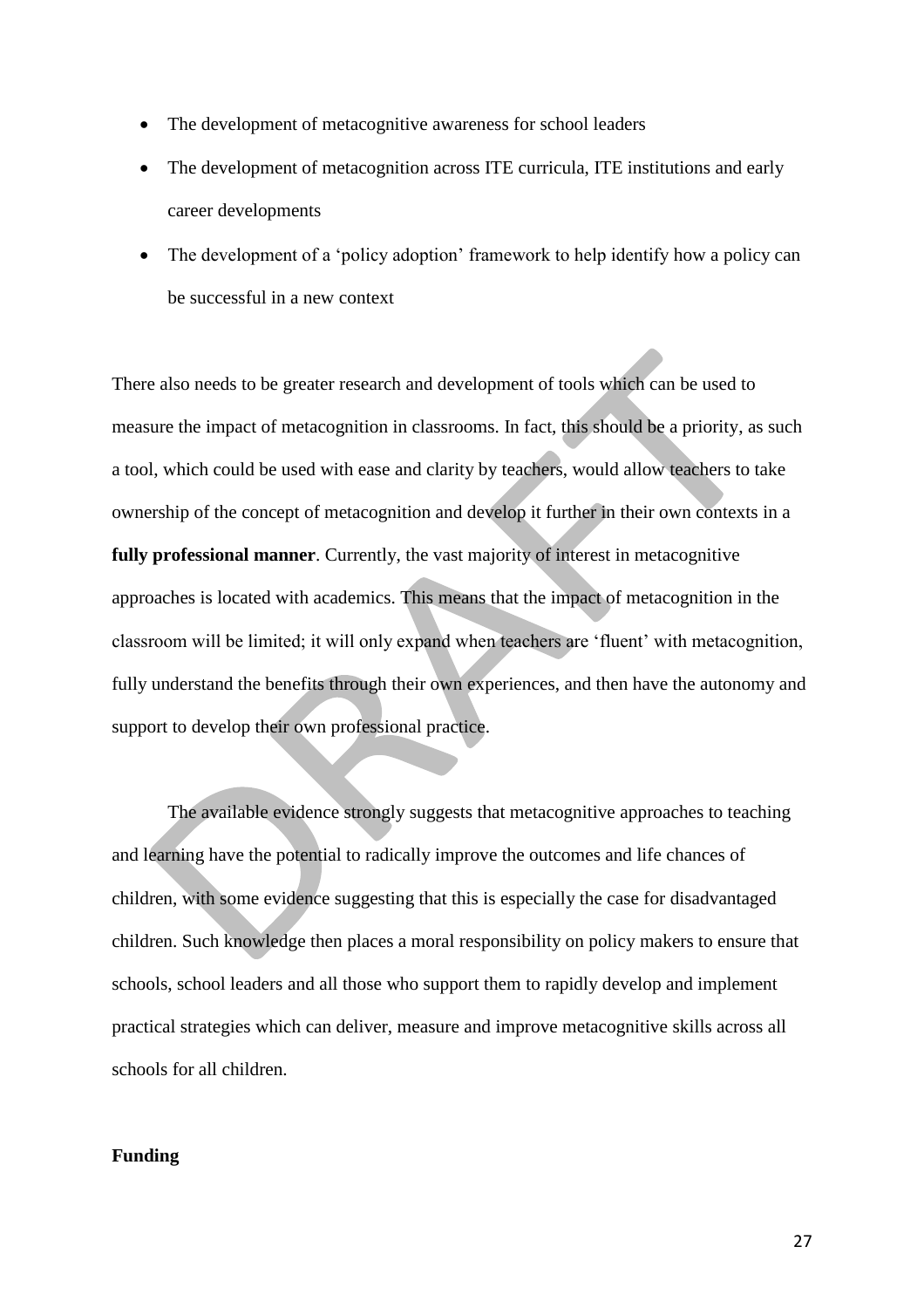This work was supported by the Education Achievement Service of South Wales, UK.

## **References**

Akturk, Ahmet Oguz, and Ismail Sahin. 2011. "Literature on Metacognition and its Measurement." *Procedia - Social and Behavioral Sciences* 15:3731-3736. Baas, Diana, Jos Castelijns, Marjan Vermeulen, Rob Martens, and Mien Segers. 2015. "The relation between Assessment for Learning and elementary students' cognitive and metacognitive strategy use." *British Journal of Educational Psychology* 85 (1):33-46. Ball, Stephen J. 2013. *The Education Debate*. 2nd ed. Bristol: The Policy Press.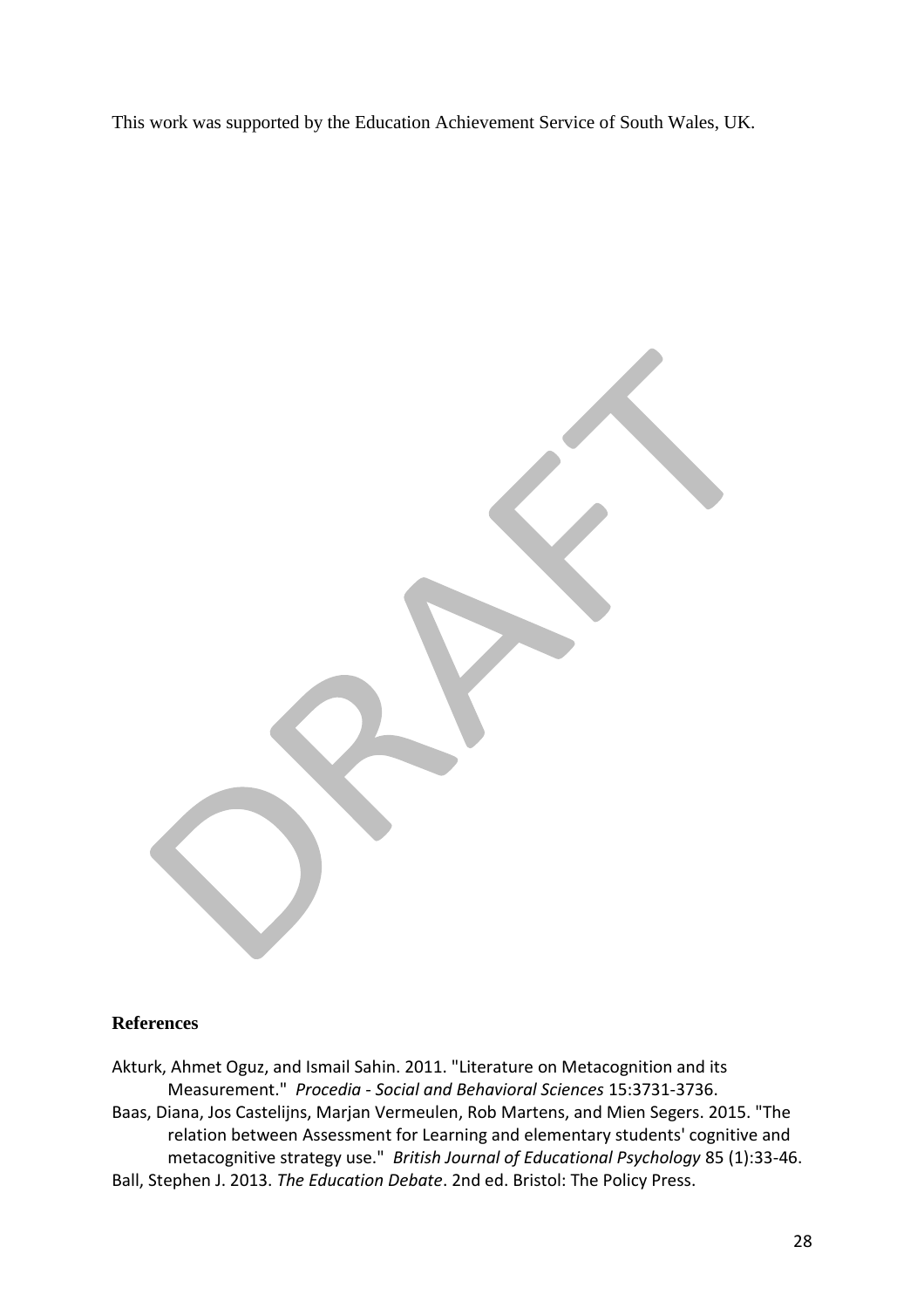Bassey, MIchael. 2001. "The Concept of Fuzzy Generalisation." AERA 2001, Seattle.

- Biesta, Gert J. J. 2010. "Why 'What Works' Still Won't WOrk: From Evidence-Based Education to Value-Based Education." *Studies in Philosophy and Education* 29 (5):491-503.
- Blagg, Nigel. 2017. "Somerset Thinking Skills." accessed 28 March 2017. [http://www.somersetthinkingskills.co.uk.](http://www.somersetthinkingskills.co.uk/)
- Boles, Nick. 2016. Post-16 Skills Plan. edited by DBIS & DfE. London: HM Govt.
- Braun, Annette, Meg Maguire, and Stephen J. Ball. 2010. "Policy enactments in the UK secondary school: examining policy, practice and school positioning." *Journal of Education Policy* 25 (4):547-560.
- Braun, Donna, Robert Gable, and Stacey Kite. 2011. "Relationship Among Essential Leadership Preparation Practices and Leader, School and Student Outcomes in K-8 Schools." *International Journal of Educational Leadership Preparation* 6 (2):1-21.
- Bruner, Jerome. 1990. *Acts of Meaning*. London: Harvard University Press.
- Burgess, Jill. 2012. "The impact of teaching thinking skills as habits of mind to young children with challenging behaviours." *Emotional and Behavioural Difficulties* 17 (1):47-63.
- Buzan, Tony, and Barry Buzan. 2000. *The Mind Map(r) Book*. Third ed. London: BBC Worldwide Limited.
- Chang, Sandy, Margaret Heritage, Barbara Jones, and Glory Tobiason. 2012. Literature Review for the Five High-Leverage Instructional Principles. Los Angeles, USA: National Center for Research on Evaluation, Standards, & Student Testing, University of California.
- Cheng, May Hung May, and Zhi Hong Wan. 2017. "Exploring the effects of classroom learning environment on critical thinking skills and disposition: A study of Hong Kong 12th graders in Liberal Studies." *Thinking Skills and Creativity* 24 (152-163).
- Claxton, Guy, Maryl Chambers, Graham Powell, and Bill Lucas. 2011. "Building Learning Power." TLO, accessed 28 March 2017. [https://www.buildinglearningpower.com.](https://www.buildinglearningpower.com/)
- Cooper, Harris. 2010. *Research Synthesis and Meta-Analysis* 4th ed. London: SAGE Publications Ltd.
- Day, Christopher, Pam Sammons, David Hopkins, Alma Harris, Ken Leithwood, Qing Gu, Eleanor Brown, Elpida Ahtaridou, and Alsion Kington. 2009. The Impact of School Leadership on Pupil Outcomes. DCSF.
- DeLuca, V. William, and Nasim Lari. 2013. "Developing Students' Metacognitive Skills in a Data-Rich Environment." *Journal of STEM Education* 14 (1):45-55.
- DfE. 2011. Teachers' Standards. edited by Department for Education. London.
- DfE. 2016a. Educational Excellence Everywhere. edited by Department for Education. London: Her Majesty's Stationery Office.
- DfE. 2016b. Standards for teachers' professional development: Implementation guidance for school leaders, teachers, and organisations that offer professional development for teachers. edited by Department for Education. London.
- Dignath, Charlotte, Gerhard Buettner, and Hans-Peter Langfeldt. 2008a. "How can primary school students learn self-regulated learning strategies most effectively?" *Educational Research Review* 3 (2):101-129. doi: 10.1016/j.edurev.2008.02.003.
- Dignath, Charlotte, Gerhard Buettner, and Hans-Peter Langfeldt. 2008b. "How can primary school students learn self-regulated learning strategies most effectively? A metaanalysis on self-regulation training programmes." *Educational Research Review* 3 (2):101-129.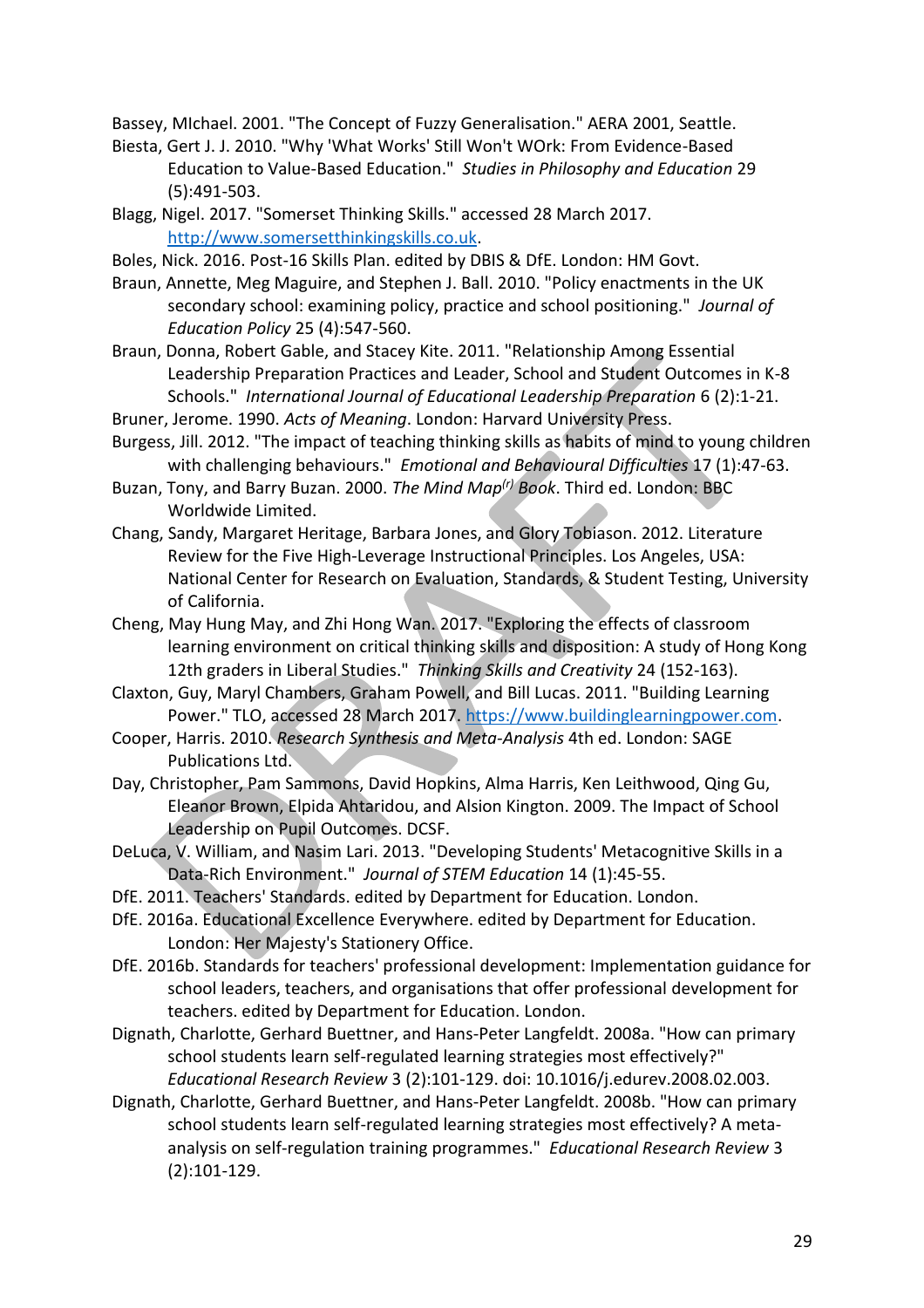- Donaldson, Graham. 2015. Successful Futures: Independent Review of Curriculum and Assessment Arrangements in Wales. Welsh Assembly.
- Donker, A. S., H. de Boer, D. Kostons, C.C. Dignath van Ewijk, and M. P. C. van der Werf. 2014. "Effectiveness of learning strategy instruction on academic performance: A meta-analysis." *Educational Research Review* 11 (1):1-26.
- EEF. 2015. "Teaching and Learning Toolkit Methodology." Education Endowment Foundation, accessed 9 March 2017. [https://educationendowmentfoundation.org.uk/our-work/about-the-toolkits/about](https://educationendowmentfoundation.org.uk/our-work/about-the-toolkits/about-the-toolkits/)[the-toolkits/.](https://educationendowmentfoundation.org.uk/our-work/about-the-toolkits/about-the-toolkits/)
- EEF. 2016a. "Education Endowment Foundation Teaching & Learning Toolkit." accessed 13 December 2016.

[https://educationendowmentfoundation.org.uk/resources/teaching-learning](https://educationendowmentfoundation.org.uk/resources/teaching-learning-toolkit/)[toolkit/.](https://educationendowmentfoundation.org.uk/resources/teaching-learning-toolkit/)

- EEF. 2016b. "Technical Appendix: Meta-cognition and self-regulation." Education Endowment Foundation, accessed 9 March 2016. [https://educationendowmentfoundation.org.uk/public/files/Toolkit/Technical\\_Appe](https://educationendowmentfoundation.org.uk/public/files/Toolkit/Technical_Appendix/EEF_Technical_Appendix_Meta_Cognition_and_Self_Regulation.pdf) [ndix/EEF\\_Technical\\_Appendix\\_Meta\\_Cognition\\_and\\_Self\\_Regulation.pdf.](https://educationendowmentfoundation.org.uk/public/files/Toolkit/Technical_Appendix/EEF_Technical_Appendix_Meta_Cognition_and_Self_Regulation.pdf)
- Ellis, Arthur K., John B. Bond, and David W. Denton. 2012. "An Analytical Literature Review of the Effects of Metacognitive Teaching Strategies in Primary and Secondary Student Populations." *Asia Pacific Journal of Educational Development* 1 (1):9-23.
- Flavell, John H. 1979. "Metacognition and Cognitive Monitoring: A New Area of Cognitive-Developmental Inquiry." *American Psychologist* 34 (10):906-911.
- Georghiades, Petros. 2004. "From the general to the situated: three decades of metacognition." *International Journal of Science Education* 26 (3):365-383.
- Gibb, Nick. 2016. edited by Department for Education. London: Gov.UK.
- Greening, Justine. 2017a. "Speech at the Business and Education Summit." Business and Education Summit.
- Greening, Justine. 2017b. "Teachers the experts driving social mobility."
- Hallinger, Philip, and Ronald H. Heck. 1998. "Exploring the Principal's Contribution to School Effectiveness: 1998-1995." *School Effectiveness and School Improvement* 9 (2):157- 191.

Hattie, John. 2013. "Calibration and confidence." *Learning and Instruction* April:62-66.

- Hattie, John. 2016. "Visible Learning." accessed 13 December 2016. [http://visible](http://visible-learning.org/john-hattie/)[learning.org/john-hattie/.](http://visible-learning.org/john-hattie/)
- Havnes, Anton, Kari Smith, Olga Dysthe, and Kristine Ludvigsen. 2012. "Formative assessment and feedback: Making learning visible." *Studies in Educational Evaluation* 38 (1):21-27.
- Hay, David B., and Ian M. Kinchin. 2006. "Using concept maps to reveal conceptual typologies." *Education + Training* 48 (2/3):127-142.
- Holton, Derek, and David Clarke. 2006. "Scaffolding and metacognition." *International Journal of Mathematical Education in Science and Technology* 37 (2):127-143.
- Hopkins, David. 2016. "School and System Reform An Agenda for Wales." *Wales Journal of Education* 18 (1):87-110.
- Karaali, Gizem. 2015. "Metacognition in the Classroom: Motivation and Self-Awareness of Mathematics Learners." *Problems, Resources, and Issues in Mathematics Undergraduate Studies* 25 (5):439-452.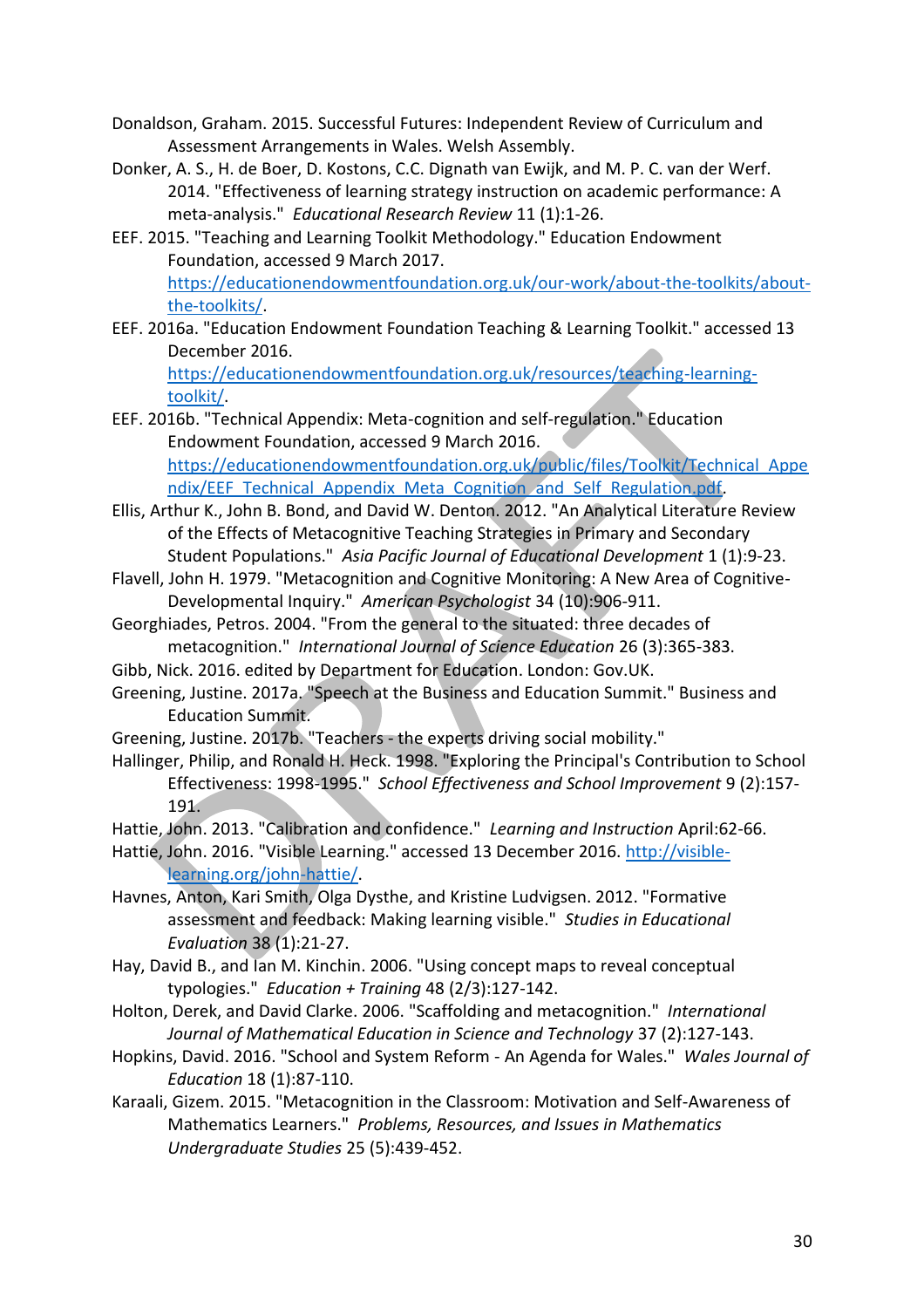- Katsipataki, Maria, and Steve Higgins. 2016. "What Works or What's Worked? Evidence from Education in the United Kingdom." *Procedia - Social and Behavioral Sciences* 217:903-909.
- Kozulin, Alex. 2011. "Learning potential and cognitive modifiability." *Assessment in Education: Principles, Policy and Practice* 18 (2):169-181.
- Laar, Ester van, Alexander J.A.M. van Deursen, Jan A.G.M. van Dijk, and Jos de Haan. 2017. "The relation between 21st-century skills and digital skills: A systematic literature review." *Computers in Human Behavior* 72 (July):577-588.
- Lai, Emily R. 2011. Metacognition: A Literature Review. Pearson Assessments.
- Leithwood, Kenneth, Alma Harris, and David Hopkins. 2008. "Seven strong claims about successful school leadership." *School Leadership and Management* 28 (1):27-42.
- Leithwood, Kenneth, and Doris Jantzi. 2005. "A Review of Transformational School Leadership Research 1996-2005." *Leadership and Policy in Schools* 4 (3):177-199.
- Maclellan, Effie. 2014. "How might teachers enable learner self-confidence? A review study." *Educational Review* 66 (1):59-74.
- Mannion, James, and Neil Mercer. 2016. "Learning to learn: improving attainment, closing the gap at Key Stage 3." *The Curriculum Journal* 27 (2):246-271.
- McKinsey. 2007. How the world's best-performing school systems come out on top.
- Mevarech, Zemira, and Bracha Kramarski. 2014. *Critical Maths for Innovative Societies: The Role of Metacognitive Pedagogies*: OECD Publishing.
- Muijs, Daniel, Leonidas Kyriakides, Greetje van der Werf, Bert Creemers, Helen Timperley, and Lorna Earl. 2014. "State of the art – teacher effectiveness and professional learning." *School Effectiveness and School Improvement* 25 (2):231-256. doi: 10.1080/09243453.2014.885451.
- Muijs, Daniel, Leonidas Kyriakides, Greetje van der Werf, Bert Creemers, Helen Timperley, and Lorna Earl. 2014. "State of the art- teacher effectiveness and professional learning." *School Effectiveness and School Improvement* 25 (2):231-256.
- Myhill, Debra, and Ruth Newman. 2016. "Metatalk: Enabling metalinguistic discussion about writing." *International Journal of Educational Research* 80:177-187.
- Nunes, Cesar A. A., Marina M. R. Nunes, and Claudia David. 2003. "Assessing the Inaccessible: metacognition and attitudes." *Assessment in Education: Principles, Policy and Practice* 10 (3):375-388.
- OECD. 2013. Learning Standards, Teaching Standards and Standards for School Principals: A Comparative Study. In *OECD Education Working Paper Series*: OECD.
- OECD. 2014. Improving Schools in Wales. Paris: Organisation for Economic Co-operation and Development.
- Ozturk, Nesrin. 2017. "An analysis of teachers' self-reported competencies for teaching metacognition." *Educational Studies*:1-18.
- Pat-El, Ron, Harm Tillema, and Sabine W.M. van Koppen. 2012. "Effects of formative feedback on intrinsic motivation: Examining ethnic differences." *Learning and Individual Differences* 22 (4):449-454.
- Perry, Valerie, Loren Albeg, and Catherine Tung. 2012. "Meta-Analysis of Single-Case Design Research on Self-Regulatory Interventions for Academic Performance." *Journal of Behavioral Education* 21 (3):217-229.
- Pintrich, Paul R. 2002. "The Role of Metacognitive Knowledge in Learning, Teaching, and Assessing." *Theory Into Practice* 41 (4):219-225.
- Proust, Joelle. 2010. "Metacognition." *Philosophy Compass* 5 (11):989-998.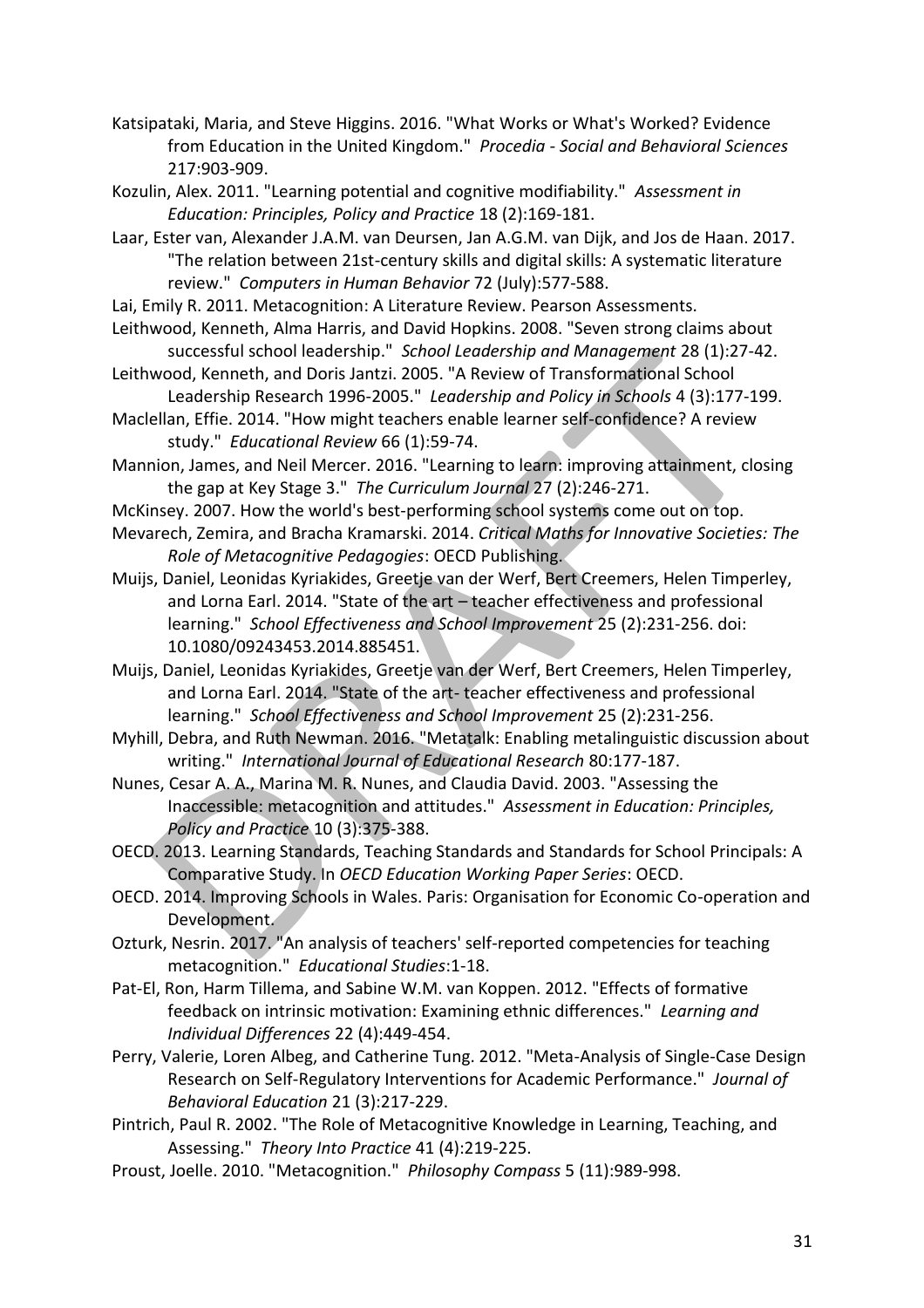- QCA. 2009. "A framework of personal, learning and thinking skills." Qualifications and Curriculum Authority, accessed 28 March 2017. [http://webarchive.nationalarchives.gov.uk/20110223175304/http://curriculum.qcda](http://webarchive.nationalarchives.gov.uk/20110223175304/http:/curriculum.qcda.gov.uk/uploads/PLTS_framework_tcm8-1811.pdf) [.gov.uk/uploads/PLTS\\_framework\\_tcm8-1811.pdf.](http://webarchive.nationalarchives.gov.uk/20110223175304/http:/curriculum.qcda.gov.uk/uploads/PLTS_framework_tcm8-1811.pdf)
- Retna, Kala S. 2016. "Thinking about "design thinking": a study of teacher experiences." *Asia Pacific Journal of Education* 36 (sup1):5-19.
- Sahin, Seher Mandaci, and Fatma Kendir. 2013. "The effect of using metacognitive strategies for solving geometry problems on students' achievement and attitude." *Educational Research and Reviews* 8 (19):1777-1792.
- Schraw, Gregory, and Rayne Sperling Dennison. 1994. "Assessing Metacognitive Awareness." *Contemporary Educational Psychology* 19 (4):460-475.
- Stankov, Lazar, Suzanne Morony, and Yim Ping Lee. 2014. "Confidence: the best noncognitive predictor of academic achievement?" *Educational Psychology: An International Journal of Experimental Educational Psychology* 34 (1):9-28.
- Stel, Manita van der, and Marcel V.J. Veenman. 2008a. "Relation between intellectual ability and metacognitive skillfulness as predictors of learning performance of young students performing tasks in different domains." *Learning and Individual Differences* 18.
- Stel, Manita van der, and Marcel V.J. Veenman. 2008b. "Relation between intellectual ability and metacognitive skillfulness as predictors of learning performance of young students performing tasks in different domains." *Learning and Individual Differences* 18 (1):128-134.
- Stel, Manita van der, and Marcel V.J. Veenman. 2010. "Development of metacognitive skillfulness: A longitudinal study." *Learning and Individual Differences* 20 (3):220- 224.
- Think, Let's. 2017. "Let's Think: Cognitive Acceleration." Let's Think, accessed 28 March 2017. [http://www.letsthink.org.uk.](http://www.letsthink.org.uk/)
- Thomas, Gary. 2016. "After the Gold Rush: QUestioning "Gold Standard" and Reappraising the Status of Experiment and Randomized Controlled Trials in Education." *Harvard Educational Review* 86 (3):390-411.
- Vainikainen, Mari-Pauliina, Jarkko Hautamaki, Risto Hotulainen, and Sirkku Kupiainen. 2015. "General and specific thinking skills and schooling: Preparing the mind to new learning." *Thinking Skills and Creativity* 18:53-64.
- Vainikainen, Mari-Pauliina, Sascha Wustenberg, Sirkku Kupiainen, Risto Hotulainen, and Jarkko Hautamaki. 2015. "Development of learning to learn skills in primary school." *International Journal of Lifelong Education* 34 (4):376-392.
- Vainikainen, Mari-Pauliina, Sascha Wüstenberg, Sirkku Kupiainen, Risto Hotulainen, and Jarkko Hautamäki. 2015. "Development of learning to learn skills in primary school." *International Journal of Lifelong Education* 34 (4):376-392. doi: 10.1080/02601370.2015.1060025.
- Veenman, Marcel V.J., and Jos J. Beishuizen. 2004. "Intellectual and metacognitive skills of novices while studying texts under conditions of text difficulty and time constraint." *Learning and Instruction* 14:621-640.
- Veenman, Marcel V.J., Bernadette H.A.M. Van Hout-Wolters, and Peter Afflerbach. 2006. "Metacognition and learning: conceptual and methodological issues." *Metacognition Learning* 1 (1):3-14.